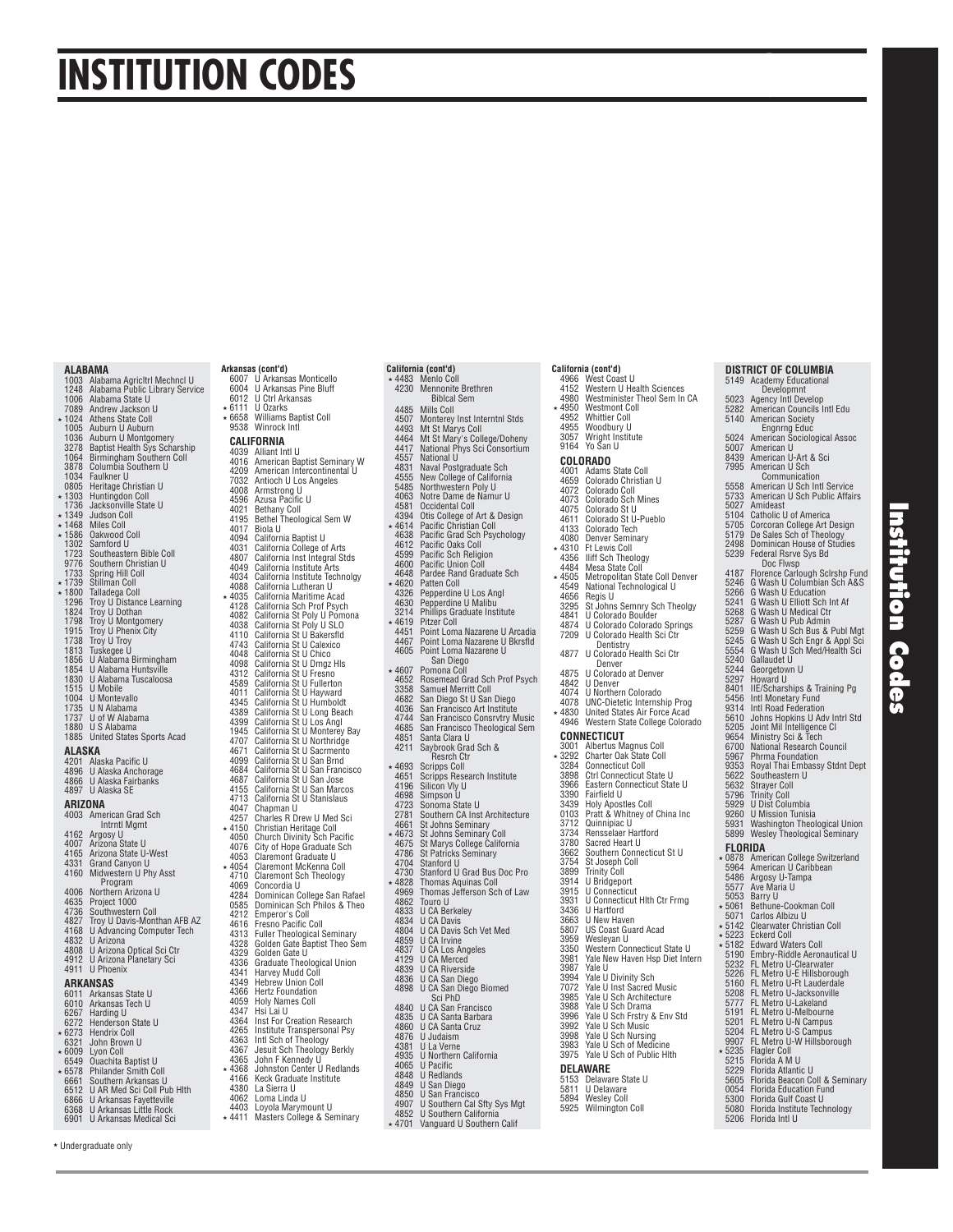|                  | Florida (cont'd)                                                  | Geor                                     |
|------------------|-------------------------------------------------------------------|------------------------------------------|
| 5217<br>5218     | Florida Meml Coll<br>Florida Southern Coll                        | 57<br>42                                 |
| 5219             | Florida State U                                                   | 57                                       |
| 5171             | Ft Lauderdale Coll                                                | 56<br>58                                 |
| 0237<br>5646     | Gooding Inst Nurse Anesthesia<br>Intl Fine Arts Colleg            | 57                                       |
| 5331<br>5437     | Jacksonville U                                                    | 58<br>58                                 |
| 5475             | Lynn U<br>NE Consortium Engng Ed                                  | н                                        |
| 5479             | National-Louis U                                                  | 40                                       |
| 5806<br>5506     | Naval Personnel Bureau of<br>New College of Florida               | 41<br>* 40                               |
| 5514             | Nova Seastern U                                                   |                                          |
| 5516<br>5522     | Nova Seastern U PhD<br>Nova Sothestrn U Hith Prof Div             | 41<br>43                                 |
| 5345<br>5553     | Orlando Coll                                                      | 48                                       |
| 4714             | Palm Beach Atlantic Coll<br>Regis U                               | * 49<br>48                               |
| 5572<br>0835     | <b>Rollins Coll</b>                                               | 48                                       |
| 5621             | Schiller Intl U<br>Southestrn Coll                                | ID                                       |
| $\star 5650$     | Assemblies God                                                    | 40<br>40                                 |
| 5638             | St John Vianney College Sem<br>St Leo Coll                        | 43                                       |
| 5076<br>5647     | St Thomas U                                                       | $*38$<br>45                              |
| 5630             | St Vincent de Paul Reg Sem<br>Stetson U                           | 48                                       |
| 5780<br>5463     | <b>Trinity Baptist Coll</b><br>Trinity Intl U                     | IL                                       |
| 5791             | Troy U                                                            | 75<br>10                                 |
| 5233<br>5951     | U Ctrl Florida<br>U FL Coll Agr Life Sci                          | 13                                       |
| 5812             | U Florida                                                         | 11<br>10                                 |
| 5753<br>5490     | U Florida Coll Vet Medicine<br><b>U North Florida</b>             | 10                                       |
| 5914             | U Sarasota                                                        | 10<br>17                                 |
| 5828<br>5325     | U South Florida<br>U St Augustine Health Sci                      | 10                                       |
| 5819             | U<br>Tampa                                                        | 10<br>11                                 |
| 5833<br>5815     | U West Florida<br>U of Miami                                      | 11                                       |
| 6911             | Walden U                                                          | 11                                       |
| 5883<br>∗ 5893   | <b>Warner Southern Coll</b><br>Webber Intl U                      | 11                                       |
|                  | GEORGIA                                                           | 11<br>11                                 |
| 5673             | AM Intercontinental U-                                            | 11                                       |
| 5002             | Dunwoody<br>Agnes Scott Coll                                      | 22                                       |
| 5004             | Albany State U<br>Argosy U Atlanta                                | * 11<br>* 57                             |
| 5274<br>5012     | Armstrong Atlantic State U                                        | * 11                                     |
| 5029<br>5336     | Atlanta Christian Coll<br>Augusta State U                         | $*16$<br>* 61                            |
| 5670             | Beacon U                                                          | ∗ 60                                     |
| 5059<br>5066     | Berry Coll<br>Brenau U                                            | * 42<br>$*42$                            |
| 5110<br>5118     | Clark Atlanta U<br>Columbia Theological Seminary                  | 16<br>11                                 |
| 5123             | Columbus State U                                                  | 72                                       |
| 6124<br>5196     | <b>Covenant Coll</b><br>Emory U Allied Hlth Prog                  | 12<br>06                                 |
| 5198             |                                                                   | 12                                       |
| 5187<br>5220     | Emory U Candler Sc Theology<br>Emory U-Grad Sch<br>Ft Vly State U | 16<br>12                                 |
| 5252             | Georgia College and State U                                       | 12                                       |
| 5248<br>5285     | Georgia Institute Technology<br>Georgia Rotary Student            | 12                                       |
|                  | Program                                                           | $*13$<br>$*13$<br>$13$<br>$*13$<br>$*13$ |
| 5253<br>5264     | Georgia Southern U<br>Georgia St U/Sch Policy Stu                 |                                          |
| 5251             | Georgia State U                                                   |                                          |
| 5250<br>1389     | Georgia Swestern St U<br>Institute Paper Science & Tech           | ∗ 13<br>11                               |
| 5323             | Interdenominational Theo Ctr                                      | * 13                                     |
| 5359<br>5362     | Kennesaw State U<br>Lagrange Coll                                 | $\star$ 13<br>10                         |
| 5358             | Life Coll                                                         | 14                                       |
| 5406<br>5025     | Medical College Georgia                                           | 14                                       |
| 5409<br>5623     | Mercer U Atlanta<br>Mercer U Macon<br>Mercer U Sthrn Sch Phrmcy   | 15<br>14                                 |
| 5415             | Morehouse Coll                                                    | 10                                       |
| 5420             | Morehouse Sch of Medicine                                         | 14<br>14                                 |
| 5417<br>5483     | <b>Morris Brown Coll</b><br>National Consortium Ed Acces          |                                          |
| 5462<br>5497     | National-Louis U<br>North Georgia Coll                            | $*14$<br>10                              |
| 5521             | Oglethorpe U                                                      | 17                                       |
| 5530<br>5537     | Paine Coll<br><b>Piedmont Coll</b>                                | 14<br>: 14                               |
| 5599             | <b>Psychological Studies Inst</b>                                 | 14                                       |
| 5631<br>5609     | Savannah College Art & Design<br>Savannah State U                 | 14<br>15                                 |
| 5616             | <b>Shorter Coll</b>                                               | 15                                       |
| 5157<br>5626     | South U<br>Southern Polytechnic St U                              | * 17<br>15                               |
| $*5628$          | Spelman Coll                                                      | 15<br>10                                 |
| 5900<br>5072     | State U W Georgia<br>Thomas U                                     | $\frac{15}{15}$                          |
| ∗ 5795<br>∗ 5799 | Tift College of Mercer U<br>Toccoa Falls Coll                     | 15                                       |
| 5.171            | Troy II Albany                                                    | 16                                       |

**Institution Codes**

**Institution Codes** 

Undergraduate only

|                  | Georgia (cont'd)                                            | ı |
|------------------|-------------------------------------------------------------|---|
| 5755             | Troy U Augusta Campus                                       |   |
| 4268<br>5797     | Troy U Brunswick<br>Troy U Ft Benning                       |   |
| 5674             | Troy U University College                                   |   |
| 5813<br>5752     | U Georgia                                                   |   |
| 5855             | U of Georgia Coll Vet Med<br>Valdosta State U               |   |
| 5895             | Wesleyan Coll                                               |   |
| HAWAII           |                                                             |   |
| 4096<br>4106     | Argosy U Hawaii<br>Brigham Young U                          |   |
| * 4023           | Brigham Young U HI                                          |   |
|                  | Sch Busnss                                                  |   |
| 4105<br>4352     | Chaminade U Honolulu<br>Hawaii Pacific U                    |   |
| 4868             | U Hawaii E W Ctr                                            |   |
| * 4959<br>4869   | U Hawaii W Oahu<br>U Hawaii at Hilo                         |   |
| 4867             | U Hawaii at Manoa                                           |   |
| IDAHO            |                                                             |   |
| 4060             | Albertson College of Idaho<br>Boise State U                 |   |
| 4018<br>4355     | Idaho State U                                               |   |
| ∗3817            | Lewis-Clark State Coll                                      |   |
| 4544<br>4843     | NW Nazarene Coll<br>U Idaho                                 |   |
| ILLINOIS         |                                                             |   |
| 7501             | Adler Sch Professional Psych                                |   |
| 1014             | American Conservatory Music                                 |   |
| 1306<br>1182     | Argosy U Chicago<br>Argosy U Chicago NW                     |   |
| 1025             | Augustana Coll                                              |   |
| 1027<br>1052     | Aurora U<br><b>Barat Coll</b>                               |   |
| 1707             | Benedictine U                                               |   |
| 1065<br>1070     | <b>Blackburn Coll</b><br><b>Bradley U</b>                   |   |
| 1112             | Catholic Theological Union                                  |   |
| 1119             | Chicago Sch                                                 |   |
| 1118             | Professional Psych                                          | ì |
| 1120             | Chicago State U<br>Chicago Theological Seminary             |   |
| 1135<br>1140     | Columbia Coll<br>Concordia U                                |   |
| 1165             | Depaul U                                                    | ì |
| * 2203           | Devry Institute Tech/<br>Woodbrdge                          |   |
| * 1186           | Devry Institute/Addison                                     |   |
| ∗ 5715<br>∗ 1171 | Devry Institute/Atlanta                                     | ì |
| * 1605           | Devry Institute/Chicago<br>Devry Institute/Columbus         |   |
| * 6180           | Devry Institute/Dallas                                      |   |
| ∗ 6092<br>* 4214 | Devry Institute/Kansas City<br>Devry Institute/Los Angeles  |   |
| * 4277           | Devry Institute/Phoenix                                     |   |
| 1667<br>1199     | Dominican U<br>Eastern Illinois U                           |   |
| 7261             | <b>Educational Commnctns Sch Fd</b>                         |   |
| 1204<br>0623     | <b>Elmhurst Coll</b><br>Erikson Institute                   |   |
| 1206             | Eureka Coll                                                 | ì |
| 1659             | Evanston Nwestern Hithcare<br>Garrett-Evangelical Theo Sem  |   |
| 1245<br>1263     | Governors State U                                           |   |
| 1256             | Greenville Coll                                             |   |
| 1315<br>1317     | <b>Illinois Coll</b><br>Illinois College Optometry          |   |
| 1318             | Illinois Institute Technology                               |   |
| 1319<br>∗ 1320   | Illinois State U<br>Illinois Wesleyan U                     |   |
| ∗ 1351           | Judson Coll                                                 |   |
| 1116<br>* 1372   | Keller Grad Sch Management<br>Knox Coll                     |   |
| * 1392           | Lake Forest Coll                                            |   |
| 1009             | Lake Forest Grad Sch                                        | ì |
| 1404             | Managemnt<br>Lewis U                                        |   |
| 1405             | Lincoln Christian Coll & Sem                                |   |
| 1500<br>1412     | Loyola U Chcgo Basic Med Sc<br>Loyola U Chicago             |   |
| 1026             | Lutheran Sch Theology Chicago                               |   |
| ∗ 1435<br>1455   | MacMurray Coll<br>McCormick Theological                     |   |
|                  | Seminary                                                    |   |
| ∗ 1456<br>1040   | McKendree Coll<br>Mennonite College of Nursing              |   |
| 1769             | Midwestern U                                                |   |
| * 1470           | Millikin U<br>Monmouth Coll                                 |   |
| ∗ 1484<br>1486   | Moody Bible Institute                                       | ì |
| * 1493           | Mundelein Coll                                              |   |
| 1567<br>1551     | National Coll Chiropractic<br>National-Louis U              |   |
| * 1755           | Niles College Loyola U                                      |   |
| 1555<br>1556     | North Ctrl Coll<br>North Park Coll Theolgcl Sem             |   |
| 1090             | Northeastern Illinois U                                     |   |
| 1558<br>1559     | Northern Baptist Theolgcl Sem<br>Northern Illinois U        | ì |
| 1565             | Northwestern U                                              |   |
| 1606<br>1547     | Northwestern U Info Tech Prog<br>Northwestern U Medical Sch |   |
|                  |                                                             |   |

| Illinois (cont'd)<br>1699<br>1539<br>3115<br>1308<br>1510 | Northwestern U Medill Sch Jrnl<br>Northwestern U MS Comm<br>Northwestern U MS Prog Bus<br>Northwestern U MEM Prog<br>Northwestern U Physical |
|-----------------------------------------------------------|----------------------------------------------------------------------------------------------------------------------------------------------|
| 1507<br>1596<br>1621<br>1630<br>1645                      | Therapy<br>Northwestern U Sch Music<br>Olivet Nazarene U<br>Parks College St Louis U<br>Principia Coll<br>Quincy U                           |
| 1665                                                      | <b>Rockford Coll</b>                                                                                                                         |
| 1666                                                      | Roosevelt U                                                                                                                                  |
| 1117                                                      | Rosalind Franklin U Med & Sci                                                                                                                |
| 3262                                                      | Rush U                                                                                                                                       |
| 3263                                                      | Rush U College Health Scis                                                                                                                   |
| 1676                                                      | Rush U Grad Col Doc Prog                                                                                                                     |
| 1713                                                      | Sch Art Institute Chicago                                                                                                                    |
| 1714                                                      | Seabury-Western Theolgcl Sem                                                                                                                 |
| 1716                                                      | <b>Sherwood Conservatory Music</b>                                                                                                           |
| 1717                                                      | Shimer Coll                                                                                                                                  |
| 1726                                                      | Southern Illinois U Carbon                                                                                                                   |
| 1759<br>* 1750<br>1708<br>1820<br>1797                    | Southern Illinois U Edwards<br>St Francis Med Cntr Col Nursng<br>St Xavier U<br>Trinity Christian Coll<br>Trinity Evangelcl Divinity Sch     |
| 1810<br>1832<br>1849<br>1501<br>1687                      | Trinity Intl U Coll Arts Sci<br>U Chicago<br>U Chicago Grad Sch Pub Pol<br>U Chicago/Grad Sch Bus PhD<br>U IL Springfield Pub Svc Intrn      |
| 1851                                                      | U Illinois Chicago                                                                                                                           |
| 1836                                                      | U Illinois Urbana                                                                                                                            |
| 1787                                                      | U Illinois at Springfield                                                                                                                    |
| 1130                                                      | U of St Francis                                                                                                                              |
| 1872                                                      | Vandercook College Music                                                                                                                     |
| 1900                                                      | Western Illinois U                                                                                                                           |
| 1905<br>1518<br>INDIANA                                   | <b>Wheaton Coll</b><br>William M Sch Clg Pod Med                                                                                             |
| 1016                                                      | Anderson U                                                                                                                                   |
| 1051                                                      | <b>Ball State U</b>                                                                                                                          |
| 1079                                                      | <b>Bethel Coll</b>                                                                                                                           |
| 1073<br>1776<br>3276<br>1141                              | <b>Butler U</b><br>Calumet College of St Joseph<br><b>Christian Theological Seminary</b><br>Concordia Theological<br>Seminary                |
| 1166<br>1195                                              | Depauw U<br>Earlham Coll & Earlham<br>Sch Rel                                                                                                |
| 1544                                                      | Earlham Coll Masters Art/Teach                                                                                                               |
| 1228                                                      | Franklin College Indiana                                                                                                                     |
| 1251                                                      | Goshen Coll                                                                                                                                  |
| 1252                                                      | Grace College & Seminary                                                                                                                     |
| 1290                                                      | Hanover Coll                                                                                                                                 |
| 1304                                                      | <b>Huntington Coll</b>                                                                                                                       |
| 1323                                                      | Indiana Institute Technology                                                                                                                 |
| 1322                                                      | Indiana State U Terre Haute                                                                                                                  |
| 1324                                                      | Indiana U Bloomington                                                                                                                        |
| 1194                                                      | Indiana U E                                                                                                                                  |
| 1267                                                      | Indiana U Folklore Inst                                                                                                                      |
| 1337                                                      | Indiana U Kokomo                                                                                                                             |
| 1338                                                      | Indiana U NW                                                                                                                                 |
| 1336                                                      | Indiana U Purdue U Ft Wayne                                                                                                                  |
| 1325                                                      | Indiana U Purdue U Indianapoli                                                                                                               |
| 1314                                                      | Indiana U SE                                                                                                                                 |
| 1313<br>2223<br>1285<br>1339<br>1446                      | Indiana U Sch Education<br>Indiana U Sch Info at Iupui<br>Indiana U Sch Medicine<br>Indiana U South Bend<br>Indiana Wesleyan U               |
| 0164                                                      | La Caixa Fellowship Program                                                                                                                  |
| 1440                                                      | Manchester Coll                                                                                                                              |
| 1442                                                      | Marian Coll                                                                                                                                  |
| 1379                                                      | Martin U                                                                                                                                     |
| 1585                                                      | Oakland City U                                                                                                                               |
| 1603                                                      | Purdue U Animal Sci                                                                                                                          |
| 1638                                                      | Purdue U Calumet                                                                                                                             |
| 1632                                                      | Purdue U Child Dev Fam Stu                                                                                                                   |
| 1640                                                      | Purdue U N Ctrl                                                                                                                              |
| 1627                                                      | Purdue U Restrt Hotel Mangt                                                                                                                  |
| 1573<br>1631<br>1668<br>* 1704<br>1697                    | Purdue U Sch of Vet Med<br>Purdue U W Lafayette<br>Rose-Hulman Inst Technology<br>Saint-Mary-Woods Coll                                      |
| * 1702<br>1802<br>1227                                    | St Josephs Coll<br>St Marys Coll<br>Taylor U<br>Taylor U Ft Wayne                                                                            |
| 1811                                                      | Tri-State U                                                                                                                                  |
| 1208                                                      | U Evansville                                                                                                                                 |
| 1321                                                      | U Indianapolis                                                                                                                               |
| 1841                                                      | <b>U</b> Notre Dame                                                                                                                          |
| 1335                                                      | U Southern Indiana                                                                                                                           |
| 1693                                                      | U of St Francis                                                                                                                              |
| 1874                                                      | Valparaiso U                                                                                                                                 |
| 1895                                                      | Wabash Coll                                                                                                                                  |

| IOWA             | 6065 Allen Coll                                                                                                                                                      |              | Louisiana (cont'd)<br>6353 Louisiana S U Med Ctr                                                                                                                                                                                                       |
|------------------|----------------------------------------------------------------------------------------------------------------------------------------------------------------------|--------------|--------------------------------------------------------------------------------------------------------------------------------------------------------------------------------------------------------------------------------------------------------|
|                  | 5039 American Assocation U Women                                                                                                                                     |              | Sc Nrsng                                                                                                                                                                                                                                               |
|                  | 6021 Ames Laboratory<br>* 6046 Briar Cliff U                                                                                                                         |              | 6373 Louisiana St U Baton Rouge<br>6385 Louisiana St U Med Ctr N Orlns                                                                                                                                                                                 |
|                  |                                                                                                                                                                      |              | 6356 Louisiana St U Med Ctr Shreve                                                                                                                                                                                                                     |
|                  | 6047 Buena Vista U<br>6099 Clarke Coll                                                                                                                               |              | 6381 Louisiana St U Sch Vet Med                                                                                                                                                                                                                        |
|                  | ∗ 6101 Coe Coll<br>6119 Cornell Coll                                                                                                                                 |              |                                                                                                                                                                                                                                                        |
|                  | ∗ 6087 Ctrl Coll                                                                                                                                                     |              |                                                                                                                                                                                                                                                        |
|                  | 2256 Des Moines U-Osteopathic<br>Med C                                                                                                                               |              |                                                                                                                                                                                                                                                        |
|                  | ★ 6174 Divine Word Coll                                                                                                                                              |              |                                                                                                                                                                                                                                                        |
|                  | 6171 Dordt Coll<br>6168 Drake U                                                                                                                                      |              |                                                                                                                                                                                                                                                        |
|                  | * 6214 Faith Baptist Bible Coll                                                                                                                                      |              |                                                                                                                                                                                                                                                        |
|                  |                                                                                                                                                                      |              |                                                                                                                                                                                                                                                        |
|                  | $6249$ Graceland U<br>$\star$ 6251 Grand View Coll<br>$\star$ 6252 Grinnell Coll<br>6306 Iowa St U                                                                   |              | 6381 Louisiana St U Sch Vet Med<br>6355 Louisiana St U Shreveport<br>6372 Louisiana Tech U<br>6374 Lovola U New Orleans<br>6403 McNeese State U<br>6472 New Orleans Baptist Theo Sem<br>6472 Newcomb College Tulane U<br>6492 Northwestern State U<br> |
|                  |                                                                                                                                                                      | 6711         | Southern U at New Orleans<br>* 6689 St Joseph Seminary Coll                                                                                                                                                                                            |
|                  | 6315 Iowa St U Coll Vet Med<br>* 6308 Iowa Wesleyan Coll                                                                                                             |              | 6832 Tulane U                                                                                                                                                                                                                                          |
|                  | 6370 Loras Coll<br>∗ 6375 Luther Coll                                                                                                                                |              | 6809 Tulane U Sch Pub Hlt &<br><b>Trp Med</b>                                                                                                                                                                                                          |
|                  | 4497 Maharishi U Management                                                                                                                                          |              | 6379 U New Orleans                                                                                                                                                                                                                                     |
|                  | 6415 Morningside Coll<br>* 6417 Mt Mercy Coll                                                                                                                        |              |                                                                                                                                                                                                                                                        |
|                  | 6490 Northwestern Coll                                                                                                                                               |              | 6672 U of Louisiana at Lafayette<br>6482 U of Louisiana-Monroe<br>1907 William Carey Coll<br>6975 Xavier U Louisiana                                                                                                                                   |
|                  | 6593 Palmer College of Chiropractic                                                                                                                                  |              |                                                                                                                                                                                                                                                        |
|                  | ★ 6650 Simpson Coll<br>6617 St Ambrose U                                                                                                                             | MAINE        |                                                                                                                                                                                                                                                        |
|                  | 6869 U Dubuque<br>6681 U Iowa                                                                                                                                        |              | ∗ 3076 Bates Coll<br>∗ 3089 Bowdoin Coll                                                                                                                                                                                                               |
| 6307             | U Northern Iowa                                                                                                                                                      |              | ★ 3280 Colby Coll<br>★ 3305 College Atlantic                                                                                                                                                                                                           |
|                  | 6885 Upper Iowa U<br>+6094 Vennard Coll                                                                                                                              |              | 3440 Husson Coll                                                                                                                                                                                                                                       |
|                  | * 6926 Wartburg Coll                                                                                                                                                 |              | 3505 Maine Maritime Acad                                                                                                                                                                                                                               |
|                  | <b>KANSAS</b>                                                                                                                                                        |              | 3755 St Josephs Coll<br>3903 Thomas Coll                                                                                                                                                                                                               |
|                  | ∗ 6031 Baker U                                                                                                                                                       |              | 3916 U Maine                                                                                                                                                                                                                                           |
|                  | * 6228 Barclay Coll<br>★ 6056 Benedictine Coll                                                                                                                       |              |                                                                                                                                                                                                                                                        |
|                  | 6034 Bethany Coll                                                                                                                                                    |              |                                                                                                                                                                                                                                                        |
|                  | 6037 Bethel Coll                                                                                                                                                     |              |                                                                                                                                                                                                                                                        |
|                  |                                                                                                                                                                      |              | 3910 U Maine Farmington<br>* 3303 U Maine Farmington<br>* 3393 U Maine Machias<br>* 3008 U Maine Machias<br>* 3008 U Maine Presque Isle<br>3751 U New England<br>3691 U Southern Maine<br>3691 U Southern Maine                                        |
|                  |                                                                                                                                                                      |              | * 3925 Unity Coll                                                                                                                                                                                                                                      |
|                  | 6037 Bethel Coll<br>6335 Emporia State U<br>6224 Friends U<br>6218 Ft Hays State U<br>6334 Kansas Wesleyan U<br>6337 Manhattan Christian<br>6337 Manhattan Christian |              | MARYLAND<br>5085 Baltimore Hebrew U                                                                                                                                                                                                                    |
|                  | * 6392 Manhattan Christian Coll<br>* 6404 McPherson Coll                                                                                                             |              | 5401 Bowie State U                                                                                                                                                                                                                                     |
|                  | 6437 Mid-America Nazarene U                                                                                                                                          |              | 5048 Bureau of Health Professions<br>5884 Capital Bible Seminary                                                                                                                                                                                       |
| * 6547           | 6615 Newman U<br>Ottawa U                                                                                                                                            |              | 5101 Capitol Coll<br>5114 College Notre Dame Maryland                                                                                                                                                                                                  |
|                  | 6336 Pittsburg State U                                                                                                                                               |              |                                                                                                                                                                                                                                                        |
|                  | 6670 Southwestern Coll<br>* 6815 Tabor Coll                                                                                                                          |              | * 5890 Columbia Union Coll<br>5122 Coppin State Coll<br>5402 Frostburg State U                                                                                                                                                                         |
| 6871             | U Kansas                                                                                                                                                             |              |                                                                                                                                                                                                                                                        |
|                  | 6895 U Kansas Medical Ctr                                                                                                                                            |              | 5257 Goucher Coll<br>5296 Hood Coll                                                                                                                                                                                                                    |
|                  | * 6630 U of St Mary<br>6892 US Army Cmmnd Gnrl                                                                                                                       |              | 5383 Johns Hopkins Perfusion Sci<br>5314 Johns Hopkins U                                                                                                                                                                                               |
|                  | Staff Coll                                                                                                                                                           |              | 5316 Johns Hopkins U-PhD                                                                                                                                                                                                                               |
|                  | 6928 Washburn U<br>6884 Wichita State U                                                                                                                              |              | 5332 Johns Hopkins U A&S/Engr<br>5477 Johns Hopkins U Post-                                                                                                                                                                                            |
|                  | KENTUCKY                                                                                                                                                             |              | <b>Bac Premd</b>                                                                                                                                                                                                                                       |
|                  | * 1098 Alice Lloyd Coll                                                                                                                                              |              | 5353 Johns Hopkins U Prdtcl<br>Hmn Gen                                                                                                                                                                                                                 |
|                  | 1019 Asbury Coll<br>1020 Asbury Theological Seminary                                                                                                                 | 5767         | 5767 Johns Hopkins U Sch Nursing<br>5470 Johns Hopkins U Sch Prof Stud                                                                                                                                                                                 |
|                  | 1056 Bellarmine U<br>* 1060 Berea Coll                                                                                                                               | 5352         | Johns Hopkins U Sch Public Hlt                                                                                                                                                                                                                         |
| ∗ 1071           | Brescia U                                                                                                                                                            |              | 5370 Loyola Coll<br>5870 Loyola Coll<br>5683 Maple Springs Seminary                                                                                                                                                                                    |
|                  | 1097 Campbellsville U                                                                                                                                                |              | b399 Maryland Institute College Art                                                                                                                                                                                                                    |
| * 1109           | Centre Coll<br>1145 Cumberland Coll                                                                                                                                  |              | 5416 Morgan State U                                                                                                                                                                                                                                    |
|                  | 1200 Eastern Kentucky U                                                                                                                                              |              | 5421 Mt St Marys U<br>5480 Naval Medical Ed Trng                                                                                                                                                                                                       |
| 1249<br>∗ 1377   | Georgetown Coll<br>Kentucky Christian Coll                                                                                                                           |              | Command                                                                                                                                                                                                                                                |
|                  | 1368 Kentucky State U                                                                                                                                                |              | 5403 Salisbury U<br>5598 St Johns Coll                                                                                                                                                                                                                 |
|                  | ∗ 1369 Kentucky Wesleyan Coll<br>1388 Lexington Theological Seminary                                                                                                 | ∗ 5601       | St Marys College Maryland                                                                                                                                                                                                                              |
|                  | ∗ 1409 Lindsey Wilson Coll                                                                                                                                           | 5602<br>5404 | St Marys Seminary & U<br>Towson U                                                                                                                                                                                                                      |
|                  | 1487 Morehead State U<br>1494 Murray State U                                                                                                                         | 5810         | U Baltimore                                                                                                                                                                                                                                            |
|                  | 1574 Northern Kentucky U                                                                                                                                             | 5764         | U MD Balt Dent Sch-DDS Only                                                                                                                                                                                                                            |
|                  | 1625 Pikeville Coll<br>1724 Southern Baptist Theolgcl Sem                                                                                                            |              | 5765 U MD Balt Sch Law-JD Only<br>5766 U MD Balt Sch Med-MD Only                                                                                                                                                                                       |
|                  | 1552 Spalding U                                                                                                                                                      |              | 5768 U MD Balt Sch Nursing-<br>MS Only                                                                                                                                                                                                                 |
| ∗ 1876<br>∗ 1808 | Thomas More Coll<br>Transylvania U                                                                                                                                   |              | 5773 U MD Balt Sch Social                                                                                                                                                                                                                              |
| 1837             | U Kentucky Lexington                                                                                                                                                 | 5771         | Work-MSW<br>U MD Sch Phar-PharMD Only                                                                                                                                                                                                                  |
|                  | 1838 U Louisville<br>1825 Union Coll                                                                                                                                 |              | 5848 U Maryland Baltimore                                                                                                                                                                                                                              |
|                  | 0304 USAREC                                                                                                                                                          |              | 5835 U Maryland Baltimore County<br>5814 U Maryland College Park                                                                                                                                                                                       |
|                  | 1901 Western Kentucky U                                                                                                                                              |              | 5400 U Maryland Eastern Shore                                                                                                                                                                                                                          |
|                  | LOUISIANA<br>6082 Centenary College Louisiana                                                                                                                        |              | 5804 U Maryland U Coll<br>* 5809 US Naval Acad                                                                                                                                                                                                         |
|                  | ★ 6164 Dillard U                                                                                                                                                     |              | 5824 Uniformed Srvcs U HIth Sch                                                                                                                                                                                                                        |
| * 6371           | 6250 Grambling State U<br>Louisiana Coll                                                                                                                             |              | 5875 Villa Julie Coll<br>5888 Washington Coll                                                                                                                                                                                                          |
|                  | 6431 Louisiana S U Alld Hlth Shrvpt                                                                                                                                  |              | 5898 Western Maryland Coll                                                                                                                                                                                                                             |
|                  | 6352 Louisiana S U Med Ctr Alld Hith<br>N Orins                                                                                                                      |              |                                                                                                                                                                                                                                                        |
|                  | 6354 Louisiana S U Med Ctr Sc Dntsy                                                                                                                                  |              |                                                                                                                                                                                                                                                        |

- 
- 
- ans 6672 U of Louisiana at Lafayette 6482 U of Louisiana-Monroe 1907 William Carey Coll 6975 Xavier U Louisiana  $\mathbb{I}$ ntic Maine 5085 Baltimore Hebrew U 5401 Bowie State U 5048 Bureau of Health Professions roann i roise<br>e Seminary 5114 College Notre Dame Maryland 5890 Columbia Union Coll 5122 Coppin State Coll n<br>State U 5383 Johns Hopkins Perfusion Sci 5314 Johns Hopkins U 5316 Johns Hopkins U-PhD 5332 Johns Hopkins U A&S/Engr 5477 Johns Hopkins U Post-Bac Premd 5353 Johns Hopkins U Prdtcl Hmn Gen 5767 Johns Hopkins U Sch Nursing 5470 Johns Hopkins U Sch Prof Stud 5352 Johns Hopkins U Sch Public Hlt 5683 Maple Springs Seminary 5399 Maryland Institute College Art 5601 St Marys College Maryland 5602 St Marys Seminary & U 5764 U MD Balt Dent Sch-DDS Only 5765 U MD Balt Sch Law-JD Only 5766 U MD Balt Sch Med-MD Only 5768 U MD Balt Sch Nursing-MS Only<br>5773 U MD Balt Sch Social<br>Work-MSW<br>5771 U MD Sch Phar-PharMD Only 5848 U Maryland Baltimore 5835 U Maryland Baltimore County 5814 U Maryland College Park 5400 U Maryland Eastern Shore 5804 U Maryland U Coll 5809 US Naval Acad 5824 Uniformed Srvcs U Hlth Sch 5875 Villa Julie Coll 5888 Washington Coll 5898 Western Maryland Coll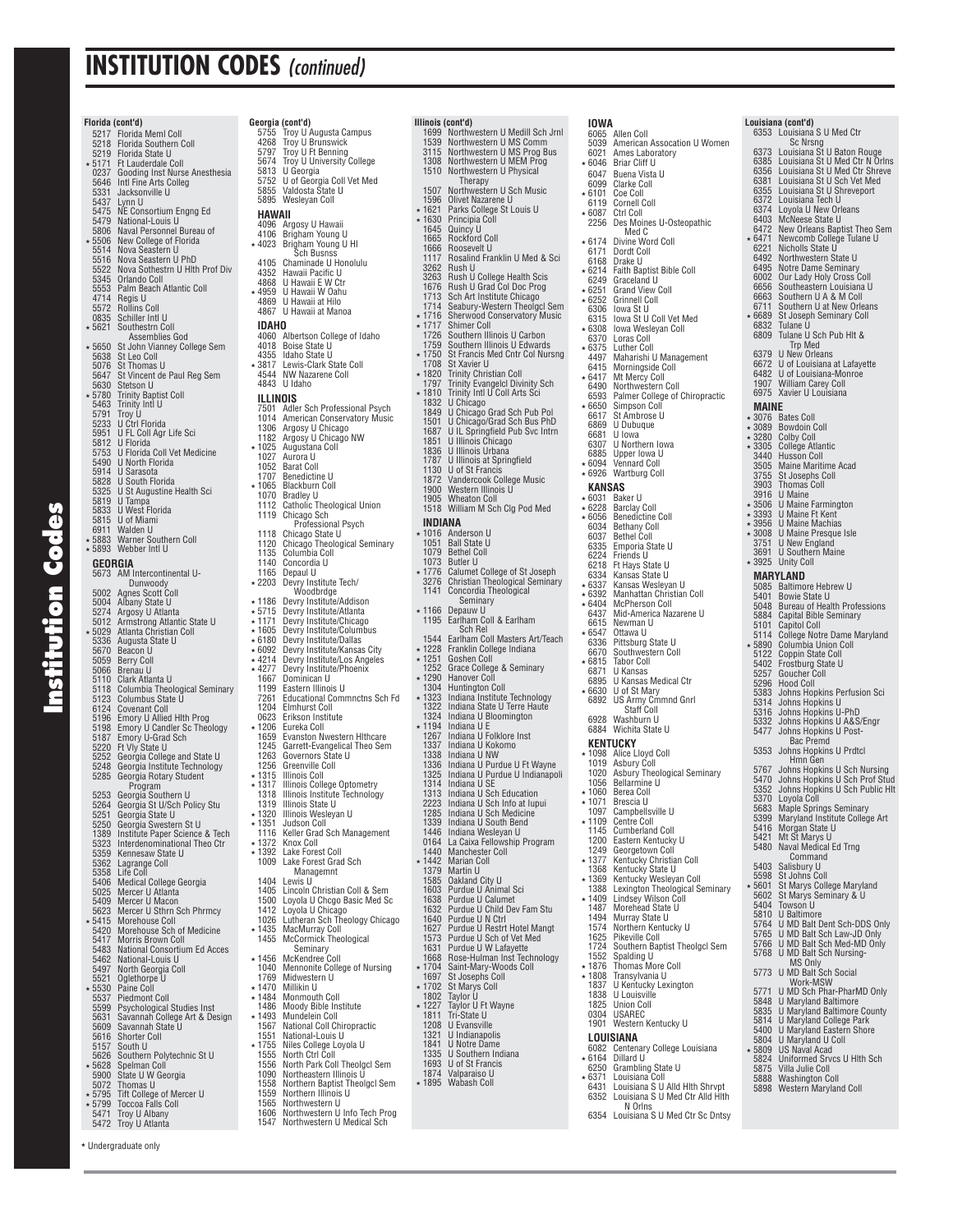|         | 3002         | MASSACHUSETTS<br>American Intl Coll                                                                                                                                                                            |
|---------|--------------|----------------------------------------------------------------------------------------------------------------------------------------------------------------------------------------------------------------|
|         | 3003         | <b>Amherst Coll</b>                                                                                                                                                                                            |
|         | 3004         | <b>Andover Newton</b>                                                                                                                                                                                          |
|         | 3005         | Theological Sch<br>Anna Maria Coll                                                                                                                                                                             |
|         | 3009         |                                                                                                                                                                                                                |
|         | 3010<br>3075 | Assumption Coll<br>Atlantic Union Coll<br>Babson Coll                                                                                                                                                          |
|         | 0017         | <b>Barr Fellowship Committee</b>                                                                                                                                                                               |
|         | 3096<br>3107 | <b>Bentley Coll</b><br>Berklee College Music                                                                                                                                                                   |
|         | 3846         | Boston Architectural Ctr                                                                                                                                                                                       |
|         | 3012<br>3033 | Boston Coll PhD Org Studies<br>Boston College MS Finance                                                                                                                                                       |
|         | 3050         | Boston College PhD In Finance                                                                                                                                                                                  |
|         | 3083<br>3218 | <b>Boston College-Arts Sciences</b><br>Boston College-Lynch Sch Edu                                                                                                                                            |
|         | 3084         | <b>Boston Conservatory</b>                                                                                                                                                                                     |
|         | 3087<br>3105 | <b>Boston U</b>                                                                                                                                                                                                |
|         | 3113         | Boston U Coll Engineering<br>Boston U Doctoral Bus Admin<br>Boston U Metropolitan Coll<br>Boston U Professors Program<br>Boston U Sargent Col Ald Hith<br>Boston U Sch Communication<br>Boston U Sch Education |
|         | 3108<br>3098 |                                                                                                                                                                                                                |
|         | 3028         |                                                                                                                                                                                                                |
|         | 7090         |                                                                                                                                                                                                                |
|         |              | 3066   Boston U Sch Education<br>3101   Boston U Sch Public Health                                                                                                                                             |
|         | 3088         | Boston U Sch Social Work                                                                                                                                                                                       |
|         | 3251         | 3070 Boston U Sch Theology<br>Boston U Sch of Medicine                                                                                                                                                         |
|         | 3092         | Brandeis U Arts & Sci                                                                                                                                                                                          |
|         | 3122<br>3097 | Brandeis U Intl Bus Sch<br>Brandeis U Heller Grad Sch                                                                                                                                                          |
|         | 9002         | <b>Brandeis U-Sid Program</b>                                                                                                                                                                                  |
|         | 3517<br>2210 | Bridgewater State Coll<br>atholic Library Association'<br>C                                                                                                                                                    |
|         | 3279<br>3282 | Clark U                                                                                                                                                                                                        |
|         | 3082         | <b>College Holy Cross</b><br><b>College of Fine Arts</b>                                                                                                                                                       |
|         | 5122         | Coppin State Coll                                                                                                                                                                                              |
|         | 3285<br>3365 | <b>Curry Coll</b><br>Eastern Nazarene Coll                                                                                                                                                                     |
|         | 3283         | Elms Coll                                                                                                                                                                                                      |
|         | 3367<br>3368 | <b>Emerson Coll</b><br><b>Emmanuel Coll</b>                                                                                                                                                                    |
|         | 3854         | <b>Endicott Coll</b>                                                                                                                                                                                           |
|         | 3370         | <b>Episcopal Divinity Sch</b><br>Fitchburg State Coll                                                                                                                                                          |
|         | 3518<br>3519 | Framingham State Coll                                                                                                                                                                                          |
|         | 3895<br>3417 | Frances Stern Nutrtn Ctr Tufts<br>Gordon Coll                                                                                                                                                                  |
|         | 3424<br>3447 | Gordon-Conwell Theolgcl Sem                                                                                                                                                                                    |
|         |              | Hampshire Coll                                                                                                                                                                                                 |
|         | 3427<br>3502 | Harvard Business Sch Dctrl<br>Harvard U Chem & Chem Bio                                                                                                                                                        |
| *       | 3433<br>3458 | Harvard U Divinity Sch<br>Harvard U Extension Sch                                                                                                                                                              |
|         | 3451         | Harvard U Grad Sch Arts Sch                                                                                                                                                                                    |
|         | 3455<br>3428 | Harvard U Grad Sch Design                                                                                                                                                                                      |
|         | 3454         | Harvard U Grad Sch Eductn<br>Harvard U J F K Sch Govt                                                                                                                                                          |
|         | 3450<br>3400 | Harvard U Medical Sch                                                                                                                                                                                          |
|         | 3430         | Harvard U Mol & Cell Biol Prog<br>Harvard U Sch Dental Med                                                                                                                                                     |
|         | 3456<br>9461 | Harvard U Sch Public Hlth<br>Harvard Yenching Institute                                                                                                                                                        |
|         | 3435         | Hebrew Coll                                                                                                                                                                                                    |
|         | 3449         | Holy Cross Grk Ortdx Sch Theol                                                                                                                                                                                 |
|         | 3481<br>3492 | Lasell Coll<br>LASPAU Acad and Prof                                                                                                                                                                            |
|         |              | Prog Amer                                                                                                                                                                                                      |
|         | 3483<br>3513 | Lesley Con<br>MA Gen Hosp Inst Hith Prof                                                                                                                                                                       |
|         | 3512         | Massachusetts C Phrm<br>Alld Hith                                                                                                                                                                              |
|         | 3521         | Massachusetts Col Liberal Arts                                                                                                                                                                                 |
|         | 3516<br>3514 | Massachusetts College Art                                                                                                                                                                                      |
|         | 3510         | Massachusetts Inst Tech<br>Massachusetts Inst Tech                                                                                                                                                             |
|         | 3537         | Sloan Sch of Management                                                                                                                                                                                        |
|         |              | Massachusetts Inst Tech<br>Sys Des & Mgmt                                                                                                                                                                      |
|         | 3803         | Massachusetts Inst Tech                                                                                                                                                                                        |
|         | 3515         | Zlog Prog<br>Massachusetts Maritime Acad                                                                                                                                                                       |
|         | 3501         | Massachusetts Sch Prof Psych<br><b>Merrimack Coll</b>                                                                                                                                                          |
| *       | 3525<br>3529 | Mt Holyoke Coll                                                                                                                                                                                                |
|         | 3659         | New England Conservatory                                                                                                                                                                                       |
|         | ∗ 3666       | Music<br><b>Nichols Coll</b>                                                                                                                                                                                   |
|         | * 3667       | Northeastern U                                                                                                                                                                                                 |
|         | 3629<br>3679 | Northeastern U Bouve<br>Northeastern U Col Comp Sci                                                                                                                                                            |
|         | 3680         | <b>Northeastern U Crimini Jschm</b><br><b>Northeastern U Engineering</b><br><b>Northeastern U Gr Sc Art &amp; Sci<br/>Pine Manor Coll</b>                                                                      |
|         | 3665         |                                                                                                                                                                                                                |
| *       | 3682<br>3689 |                                                                                                                                                                                                                |
|         | 3723<br>3522 | <b>Regis Coll</b><br>Salem State Coll                                                                                                                                                                          |
|         | 3761         | Simmons Coll                                                                                                                                                                                                   |
| $\star$ | 3795<br>3762 | Simons Rock Coll of Bard<br>Smith Coll                                                                                                                                                                         |

|                  | <b>Massachusetts (cont'd)</b>                                                                     |
|------------------|---------------------------------------------------------------------------------------------------|
| 3763<br>3772     | Springfield Coll<br>St Hyacinth College Sem                                                       |
| 3295             | St Jóhns Semnry Sch<br>Theolgy                                                                    |
| 3770<br>3771     | Stonehill Coll<br>Suffolk U                                                                       |
| 3901             | Tufts U                                                                                           |
| 3399<br>3913     | Tufts U Fletcher Sch<br><b>Tufts U Nutrition Sci</b>                                              |
| 3891             | Tufts U Sackler Sch Biomed Sci                                                                    |
| 3902<br>3889     | Tufts U Sch Dental Medicine<br>Tufts U Sch of Medicine                                            |
| 3893             | Tufts U Veterinary Med                                                                            |
| 3947             | U Mass Med Ctr Grad<br>Sch Nrsng                                                                  |
| 3924             | <b>U Massachusetts Boston</b>                                                                     |
| 3786<br>3911     | U Massachusetts Dartmouth<br>U Massachusetts Lowell                                               |
| 3936             | U Massachusetts Med Sch                                                                           |
| 3917<br>3957     | U Massachusetts/Amherst<br><b>Wellesley Coll</b>                                                  |
| 3974             | Western New England                                                                               |
| 3962             | Col Hnscm<br>Western New England Coll                                                             |
| 3523             | Westfield State Coll                                                                              |
| 3971             | Weston Jesuit Sch Theology                                                                        |
| 3963<br>3964     | <b>Wheaton Coll</b><br><b>Wheelock Coll</b>                                                       |
| 3965<br>3967     | Williams Coll<br>Woods Hole                                                                       |
|                  | Oceanographic Inst                                                                                |
| 3969             | Worcester Polytechnic Inst<br>Worcester State Coll                                                |
| 3524<br>MICHIGAN |                                                                                                   |
| 1001             | <b>Adrian Coll</b>                                                                                |
| ∗ 1007<br>1010   | Albion Coll<br>Alma Coll                                                                          |
| 1030             | Andrews U                                                                                         |
| 1018<br>1095     | Aquinas Coll<br>Calvin Coll                                                                       |
| 1096             | Calvin Theological Seminary                                                                       |
| 1123<br>1094     | <b>Cleary Coll</b><br>Concordia U                                                                 |
| 1253             | Cornerstone C Grnd Rpds                                                                           |
| 1106             | Bapt S<br>Ctrl Michigan U                                                                         |
| 1183<br>1201     | Davenport Coll<br>Eastern Michigan U                                                              |
| 1222             | Ferris State U<br>Grand Vly State U                                                               |
| 1258<br>3308     | Henry Ford Hospital                                                                               |
| 1295             | <b>Hillsdale Coll</b>                                                                             |
| ∗ 1301<br>1365   | Hope Coll<br>Kalamazoo Coll                                                                       |
| 1246             | Kettering U                                                                                       |
| 1421<br>1399     | Lake Superior State U<br>Lawrence Technological U                                                 |
| 1437             | Madonna U                                                                                         |
| 1452<br>1516     | Marygrove Coll<br>Michigan Christian Coll                                                         |
| 1572<br>1465     | Michigan St U Coll Vet Med<br>Michigan State U<br>Michigan Technological U<br>Northern Michigan U |
| 1464             |                                                                                                   |
| 1560<br>1568     | Northwood U                                                                                       |
| 1497             | Oakland U                                                                                         |
| 1595<br>1766     | Olivet Coll<br>Saginaw Vly State U                                                                |
| 1732             | Spring Arbor U                                                                                    |
| 1753<br>1835     | St Marys Coll<br><b>U</b> Detroit Mercy                                                           |
| 1839<br>1955     | U Michigan Ann<br>Arhor<br>U Michigan Coll Engineering                                            |
| 1861             | U Michigan Dearborn                                                                               |
| 1853<br>1954     | U Michigan Flint                                                                                  |
| 1898             | U Michigan Public Health<br>Wayne State U                                                         |
| 1902<br>1167     | Western Michigan U<br>William Tyndale Coll                                                        |
|                  | MINNESOTA                                                                                         |
| 6409             | Argosy U/Twin Cities                                                                              |
| 6014<br>6676     | Augsburg Coll<br>Bemidji State U                                                                  |
| 6074<br>6038     | Bethany Lutheran Coll<br>Bethel Coll                                                              |
| 6067             | <b>Bethel Theological Seminary</b>                                                                |
| 0322<br>6231     | <b>Bush Foundation</b><br>Capella U                                                               |
| 6081             | <b>Carleton Coll</b>                                                                              |
| ∗ 6104<br>6107   | <b>College St Benedict</b>                                                                        |
| 6105             | College St Schastica<br>College of St Catherine                                                   |
| ∗ 6113<br>6114   | Concordia College Moorhead<br>Concordia U St Paul                                                 |
| ∗ 6639           | Crown Coll                                                                                        |
| ∗ 6253<br>6265   | Gustavus Adolphus Coll<br>Hamline U                                                               |
| 6311             | Keller Graduate Sch of Mgmt                                                                       |
| 6377<br>* 6390   | Luther Seminary<br>Macalester Coll                                                                |

 $\star$  6390 Macalester Coll<br> $\star$  6435 Martin Luther C **Martin Luther Coll** 6444 Mayo Graduate Sch 6445 Metropolitan State U

|   | ∗ 6411                   | Minneapolis College Art Design                                                                                                                                                                                    |
|---|--------------------------|-------------------------------------------------------------------------------------------------------------------------------------------------------------------------------------------------------------------|
|   | * 6412<br>6677           | Minnesota Bible Coll<br>Minnesota State U<br>Minnesota State U Moorehead                                                                                                                                          |
|   | 6678<br>6489             | Northwestern Coll                                                                                                                                                                                                 |
|   | 6703<br>6679             | SW State U<br>St Cloud State U                                                                                                                                                                                    |
|   | 6624                     | St Johns U                                                                                                                                                                                                        |
|   | 6632<br>∗ 6638           | St Marys U of Minnesota<br>St Olaf Coll                                                                                                                                                                           |
|   | 6641                     | St Paul Sem Sch Divinity                                                                                                                                                                                          |
|   | 6801<br>6874             | Teresan Sch Fund/C St Teresa<br>U Minnesota                                                                                                                                                                       |
|   | 6904                     | U Minnesota Coll Vet Med                                                                                                                                                                                          |
|   | 6958<br>6873             |                                                                                                                                                                                                                   |
|   | 6891<br>6852             |                                                                                                                                                                                                                   |
|   | ∗ 6890                   | d Minnesota Div Orthodontic<br>U Minnesota Duluth<br>U Minnesota Duluth<br>U Minnesota Medicinal Chem<br>U Minnesota Morris<br>U Minnesota Morris<br>United Thool Sam Twin Cities<br>United Thool Sam Twin Cities |
|   | 6110<br>5975             | United Theol Sem Twin Cities                                                                                                                                                                                      |
|   | 6894                     | United Theol Sem Twin Cities                                                                                                                                                                                      |
|   | 6680                     | Winona State U                                                                                                                                                                                                    |
|   | 1008                     | MISSISSIPPI<br>Alcorn State U                                                                                                                                                                                     |
|   | 1055                     | <b>Belhaven Coll</b>                                                                                                                                                                                              |
| * | 1066                     | <b>Blue Mtn Coll</b><br>Delta State U                                                                                                                                                                             |
|   | 1163<br>1341             | Jackson State U<br>Millsaps Coll                                                                                                                                                                                  |
|   | 1471<br>1477             |                                                                                                                                                                                                                   |
|   | 1326<br>1480             | Mississippi Coll<br>Mississippi St U Coll Vet Med<br>Mississippi State U                                                                                                                                          |
|   | 1481                     | Mississippi U Women<br>Mississippi Vly State U                                                                                                                                                                    |
|   | 1482<br>1646             | Reformed Theological Seminary                                                                                                                                                                                     |
|   | 1669                     | <b>Rust Coll</b>                                                                                                                                                                                                  |
|   | 1807<br>1857             | <b>Tougaloo Coll</b><br>U Mississippi Medical Ctr                                                                                                                                                                 |
|   | 1840                     | U Mississippi U                                                                                                                                                                                                   |
|   | 1870<br>1479             | <b>U Southern Miss Long Beach</b><br><b>U Southern Mississippi</b>                                                                                                                                                |
|   | 1907                     | <b>William Carey Coll</b>                                                                                                                                                                                         |
|   | MISSOURI<br>0503         | AACSB/GMAC Ntl Dctrl                                                                                                                                                                                              |
|   |                          | <b>Fells Pro</b>                                                                                                                                                                                                  |
|   | 6023<br>3743             | Aquinas Institute of Theology<br>Arizona Sch Health Sciences                                                                                                                                                      |
|   | 6109                     | Avila U                                                                                                                                                                                                           |
|   | 6331<br>* 6713           | Calvary Bib Col & Grd Sch Theo<br>College of Ozarks                                                                                                                                                               |
|   | 6095<br>$*6112$          | Columbia Coll                                                                                                                                                                                                     |
|   |                          |                                                                                                                                                                                                                   |
|   | 6115                     | <b>Conception Seminary Coll</b><br>Concordia Seminary                                                                                                                                                             |
|   | 6141                     | <b>Covenant Theological Seminary</b>                                                                                                                                                                              |
|   | $*6085$<br>6089          | Ctrl Bible Coll<br>Ctrl Methodist Coll                                                                                                                                                                            |
|   |                          | Ctrl Missouri State U<br>Culver-Stockton Coll                                                                                                                                                                     |
|   | $6090$<br>6123 *<br>6169 |                                                                                                                                                                                                                   |
|   | 6190<br>6198             | Drury U<br>Eden Theological Seminary<br>Evangel U                                                                                                                                                                 |
|   | 6216                     | Fontbonne U                                                                                                                                                                                                       |
|   | 8525<br>6244             | Forest Inst Professional Psych<br>Graceland U                                                                                                                                                                     |
|   | ∗ 6269<br>6170           | Harris-Stowe State Coll                                                                                                                                                                                           |
|   | ∗6330                    | Jewish Hospital Coll<br>Kansas City Art Institute                                                                                                                                                                 |
|   | 6347<br>6238             | Kenrick-Glennon Seminary<br>Kirksville Col Osteopathic Med                                                                                                                                                        |
|   | 6366                     | Lincoln U                                                                                                                                                                                                         |
|   | 6955                     | od U<br>.inden<br>I٥<br>Logan Coll of Chiropractic                                                                                                                                                                |
|   | 6399                     | Maryville U St Louis                                                                                                                                                                                              |
|   | 6441<br>6439             | Midwestern Baptist Theol Sem<br>Missouri Baptist Coll                                                                                                                                                             |
|   | * 6322                   |                                                                                                                                                                                                                   |
|   | $*6413$<br>∗ 6625        | Missouri Southern State Coll<br>Missouri Vly Coll<br>Missouri Western State Coll                                                                                                                                  |
|   | 6488<br>6456             | NW Missouri State U<br>National-Louis U                                                                                                                                                                           |
|   | 6574                     | Park U-Parkville                                                                                                                                                                                                  |
|   | 6575<br>6612             | Park U/MBA<br><b>Research College of Nursing</b>                                                                                                                                                                  |
|   | 6611                     | Rockhurst U                                                                                                                                                                                                       |
|   | 6655<br>6664             | SE Missouri State U                                                                                                                                                                                               |
|   | 6665<br>6240             |                                                                                                                                                                                                                   |
|   | 6626                     | SW Baptist U<br>SW Missouri State U<br>Sch of Health Mgmt/Kcom                                                                                                                                                    |
|   | 6629<br>6725             | St Louis College Pharmacy<br>St Louis U<br>St Paul Sch Theology                                                                                                                                                   |
|   | 6683                     | Stephens Coll                                                                                                                                                                                                     |
|   | 6483<br>6875             | Truman State U<br>U Missouri Columbia                                                                                                                                                                             |
|   | 6872<br>6876             | U Missouri Kansas City<br>U Missouri Rolla                                                                                                                                                                        |
|   | 6889                     | U Missouri St Louis                                                                                                                                                                                               |
|   | 6929<br>6912             | Washington U Arts & Scis<br>Washington U Div Bio/<br><b>Biomed Sc</b>                                                                                                                                             |

**Minnesota (cont'd)**

**Misso**<br>617

2672 Princeton U<br>4635 Project 1000 4635 Project 1000<br>2884 Ramapo Colle

2758 Rider U 2515 Rowan U

2884 Ramapo College New Jersey<br>2889 Richard Stockton Coll NJ<br>2758 Rider U<br>2515 Rowan U **Richard Stockton Coll NJ** 

2742 Rutgers St U UN Coll Camden

|                | Missouri (cont'd)                                                 |              | New Jersey (cont'd)                                                     |
|----------------|-------------------------------------------------------------------|--------------|-------------------------------------------------------------------------|
|                | 6172 Washington U Sch Engineering                                 |              | ★ 2753 Rutgers St U UN Coll Newark                                      |
| 6933           | Webster U<br>6937 Westminster Coll                                |              | ★ 2777 Rutgers St U UN Coll Nw Brn<br>★ 2838 Rutgers State U Coll Engrg |
|                | * 6941 William Jewell Coll                                        |              |                                                                         |
|                | * 6944 William Woods U                                            |              | ★ 2789 Rutgers State U Coll Nursg<br>★ 2839 Rutgers State U Coll Phrmcy |
|                | MONTANA                                                           | 2790         | Rutgers State U New Brunswk                                             |
|                | 4041 Carroll Coll                                                 | 2512         | Rutgers State U Newark                                                  |
|                | 4298 Montana State U Billings                                     | $*2765$      | Rutgers State U Rutgers Col                                             |
|                | 4488 Montana State U Bozeman                                      | 2092<br>2811 | Rutgers U Piscataway<br>Seton Hall U                                    |
|                | 4538 Montana State U Northern                                     | 2806         | St Peters Coll                                                          |
| 4487           | Montana Tech of U Montana                                         | 9904         | <b>Starr Foundation</b>                                                 |
|                | 4660 Rocky Mtn Coll                                               | 2819         | Stevens Institute Technology                                            |
| 4825<br>4489   | Troy U<br>U Montana                                               | 7460         | Student Aid Intl                                                        |
|                | 4058 U of Great Falls                                             | 0638         | <b>Teagle Foundation Schar Prog</b>                                     |
|                | 4945 U of Montana-Western                                         | 2610         | <b>UMDNJ Grad Sch</b>                                                   |
|                | NEBRASKA                                                          |              | <b>Biomed Sciences</b>                                                  |
|                |                                                                   | 2578         | <b>UMDNJ Grad Sch</b><br><b>Biomedical Sci</b>                          |
|                | 6053 Bellevue U<br>6466 Chadron State Coll                        | 2786         | <b>UMDNJ R Wood Johnson</b>                                             |
|                | 6049 Clarkson Coll                                                |              | Med Sch                                                                 |
|                | 6106 College of St Mary                                           | 3116         | <b>UMDNJ Sch Hith Related Profs</b>                                     |
| 6121           | 6116 Concordia U                                                  | 2202         | <b>UMDNJ Sch P Hith/Strat-</b>                                          |
| 6154           | Creighton U<br>Creighton U Sch Pharmacy/Hith                      | 2826         | Camden<br><b>UMDNJ Sch Public HIth/Newar</b>                            |
| ∗6157          | Dana Coll                                                         | 2565         | <b>UMDNJ Sch of Nursing</b>                                             |
| $*6165$        | Doane Coll                                                        | 2567         | <b>UMDNJ Sch of Public Health</b>                                       |
|                | * 6248 Grace U                                                    | 2974         | Westminster Choir C of Rider L                                          |
|                | 6270 Hastings Coll                                                |              | 2518 William Paterson U                                                 |
|                | ★ 6406 Midland Lutheran Coll                                      |              | NEW MEXICO                                                              |
|                | 6462 Nebraska Meth Col Nur-All Hith<br>6470 Nebraska Wesleyan U   |              | ★ 4676 College Santa Fe                                                 |
|                | ★ 6468 Peru State Coll                                            |              | 4116 College of SW                                                      |
| 6918           | U Nebraska Law Psych Prog                                         |              | 4299 Eastern New Mexico U                                               |
| 6877<br>6896   | U Nebraska Lincoln                                                | 4532         | New Mexico Highlands U                                                  |
|                | U Nebraska Medical Ctr                                            | 4533<br>4531 | New Mexico Inst Mining Tech<br>New Mexico St U                          |
| 6420           | U Nebraska Omaha                                                  | 4737         | St Johns Coll                                                           |
| 6467<br>6865   | U Nebraska at Kearney<br><b>Union Coll</b>                        |              | 4845 U New Mexico                                                       |
|                | 6469 Wayne State Coll                                             |              | 1130 U of St Francis                                                    |
|                |                                                                   |              | 4535 Western New Mexico U                                               |
| NEVADA         | 4779 U Nevada LV/Public Health                                    |              | NEW YORK                                                                |
|                | 4861 U Nevada Las Vegas                                           | 2003         | Adelphi U                                                               |
|                | 4844 U Nevada Reno                                                | 2151         | African American Institute                                              |
|                | NEW HAMPSHIRE                                                     | 2946         | Albany Law Sch/Union U                                                  |
|                | 3694 Antioch New England Grad Sch                                 | 2947<br>2005 | Albany Medical Coll<br>Alfred U                                         |
|                | * 3281 Colby-Sawyer Coll                                          |              | 0415 Amalgamated                                                        |
|                | * 3124 College For Lifelong Learning                              |              | Lithographers Amer                                                      |
| 3351           | Dartmouth Coll                                                    | 0023         | American Coun Learned                                                   |
| ∗ 3395         | 3360 Dartmouth Coll Thayer Sch Engi                               |              | Societes                                                                |
| 3396           | <b>Franklin Pierce Coll</b><br>Franklin Pierce Law Ctr            | 2014<br>2471 | American Friends Hebrew U<br>American Museum of Natl Hist               |
| 3472           | Keene State Coll                                                  | 0902         | American U Beirut                                                       |
| 3657           | New England Coll                                                  | 3799         | Assoc Alum Barnard Coll Fishp                                           |
|                | 3690 Plymouth State Coll                                          | 2035         | Bank Street College Education                                           |
| 3728           | <b>Rivier Coll</b>                                                | 2037         | <b>Bard Coll</b>                                                        |
|                | 3649 Southern New Hampshire U<br>3670 Southern New Hampshire U    | 2020<br>2038 | Bard Grad Ctr Studies Dec Arts                                          |
|                | Teacher Cert                                                      | 2027         | Barnard College-Columbia U<br>Baruch College/CUNY                       |
| * 3748         | St Anselm Coll                                                    |              | <b>Public Affs</b>                                                      |
|                | 3918 U New Hampshire                                              | 2012         | <b>Baruch College/CUNY</b>                                              |
|                | NEW JERSEY                                                        |              | Weissman                                                                |
|                | 2065 AT&T Bell                                                    | 2034         | <b>Baruch College/CUNY</b>                                              |
|                | Laboratories Mddltwn                                              | 2045         | Zicklin Sch<br>Baruch/Exec MSILR Program-                               |
| 2041           | AT&T Labs Fellowship Program<br>2033 Bell Communications Research |              | CUNY                                                                    |
|                | * 2044 Bloomfield Coll                                            | 2046         | <b>Brooklyn College-CUNY</b>                                            |
|                | 2072 Caldwell Coll                                                | ∗ 2479       | <b>CUNY Baccalaureate Program</b>                                       |
|                | 2080 Centenary Coll                                               | 2073<br>2612 | <b>Canisius Coll</b>                                                    |
| 0744           | China Inti Exam Coord Bureau                                      | 9394         | <b>Christ King Seminary</b><br>Christie's Education Inc-NY              |
|                | 2084 Clarkson U                                                   | 2083         | City College of NY-CUNY                                                 |
|                | ★ 2090 College St Elizabeth<br>2519 College of New Jersey         | 2084         | Clarkson U                                                              |
| * 2170         | Cook Coll Rutgers St U                                            | 2085         | Colgate Rochester Crozer Divin                                          |
| ∗ 2192         | Douglass College of                                               | 2086         | Colgate U                                                               |
|                | Rutgers UN                                                        | 2112<br>2089 | College Insurance                                                       |
| 2193           | Drew U                                                            | 2091         | <b>College New Rochelle</b><br>College St Rose                          |
| 2262<br>2263   | Fairleigh Dickinson U Madsn<br>Fairleigh Dickinson U Tenck        | 2778         | College Staten Island-CUNY                                              |
| 2321           | Felician Coll                                                     | 2088         | <b>College of Mt St Vincent</b>                                         |
| 3895           | Frances Stern Nutrtn Ctr Tufts                                    | ∗ 2116       | Columbia U Columbia Coll                                                |
| 2274           | Georgian Court U                                                  | 2094         | Columbia U Dental Oral Srgy                                             |
|                | 5308 Hispanic Theolog Initiative                                  | 2619         | Columbia U Gr Sc A&S<br>Phy & Sur                                       |
|                | 2322 Immaculate Conception                                        | 2162         | Columbia U Grad Sch Art Sch                                             |
| 2517           | Seminary                                                          | 2173         | Columbia U Human Nutrition                                              |
| ∗ 2384         | Kean U<br>Livingston Coll                                         | 2141         | Columbia U PhD-Business                                                 |
| 1491           | <b>Mellon Fellowships Humanities</b>                              | 2137         | Columbia U Prg Phys &                                                   |
| 2416           | Monmouth U                                                        |              | Occ Ther                                                                |
| ∗ 4488         | Montana State U-Bozeman                                           | 2159<br>2164 | Columbia U Pub Hith Adm Med<br>Columbia U Sch Architecture              |
| 2520           | Montclair State U                                                 | 3602         | Columbia U Sch Contg Educ                                               |
| 2516           | New Jersey City U                                                 | 2111         | Columbia U Sch Engineering                                              |
| 2513<br>∗ 2566 | New Jersey Inst Technology<br>Northeastern Bible Coll             | 2171         | Columbia U Sch Fine Arts                                                |
|                | 2671 Princeton Theological Seminary                               | $\star 2095$ | Columbia U Sch Genrl Stds                                               |

### 2765 Rutgers State U Rutgers Col 2092 Rutgers U Piscataway Seton Hall II 2806 St Peters Coll 9904 Starr Foundation 2819 Stevens Institute Technology 7460 Student Aid Intl 0638 Teagle Foundation Schar Prog 2610 UMDNJ Grad Sch Biomed Sciences 2578 UMDNJ Grad Sch Biomedical Sci 2786 UMDNJ R Wood Johnson Med Sch 3116 UMDNJ Sch Hlth Related Profs 2202 UMDNJ Sch P Hlth/Strat-Camden 2826 UMDNJ Sch Public Hlth/Newark 2565 UMDNJ Sch of Nursing 2567 UMDNJ Sch of Public Health 2974 Westminster Choir C of Rider U William Paterson U  **NEW MEXICO**  4676 College Santa Fe 4116 College of SW 4299 Eastern New Mexico U 4532 New Mexico Highlands U 4533 New Mexico Inst Mining Tech 4531 New Mexico St U St Johns Coll 4845 U New Mexico U of St Francis Western New Mexico U  **NEW YORK**  2003 Adelphi U 2151 African American Institute 2946 Albany Law Sch/Union U 2947 Albany Medical Coll 2005 Alfred U 0415 Amalgamated Lithographers Amer 0023 American Coun Learned Societes 2014 American Friends Hebrew U 2471 American Museum of Natl Hist 0902 American U Beirut 3799 Assoc Alum Barnard Coll Flshp 2035 Bank Street College Education 2037 Bard Coll 2020 Bard Grad Ctr Studies Dec Arts 2038 Barnard College-Columbia U 2027 Baruch College/CUNY Public Affs 2012 Baruch College/CUNY **Weissman** Baruch College/CUNY Zicklin Sch<br>2045 Baruch/Exec MSILR Program-CUNY 2046 Brooklyn College-CUNY 2479 CUNY Baccalaureate Program 2073 Canisius Coll 2612 Christ King Seminary 9394 Christie's Education Inc-NY 2083 City College of NY-CUNY 2084 Clarkson U 2085 Colgate Rochester Crozer Divin 2086 Colgate U 2112 College Insurance 2089 College New Rochelle<br>2091 College St Rose<br>2778 College Staten Island-CUNY<br>2088 College of Mt St Vincent<br>\* 2116 Columbia U Columbia Coll<br>2094 Columbia U Dental Oral Srgy 2619 Columbia U Gr Sc A&S Phy & Sur 2162 Columbia U Grad Sch Art Sch 2173 Columbia U Human Nutrition 2141 Columbia U PhD-Business 2137 Columbia U Prg Phys & Occ Ther 2159 Columbia U Pub Hlth Adm Med 2164 Columbia U Sch Architecture<br>
3602 Columbia U Sch Contg Educ<br>
2111 Columbia U Sch Engineering<br>
2171 Columbia U Sch Fine Arts<br>
\* 2095 Columbia U Sch Genrl Stds 2161 Columbia U Sch Intrnl Pub Afrs<br>2120 Columbia U Sch Journalism<br>2142 Columbia U Sch Nursing 2120 Columbia U Sch Journalism 2142 Columbia U Sch Nursing 2158 Columbia U Sch Social Work 2905 Columbia U Teachers Coll 2096 Concordia Coll<br>2097 Cooper Union **Cooper Union**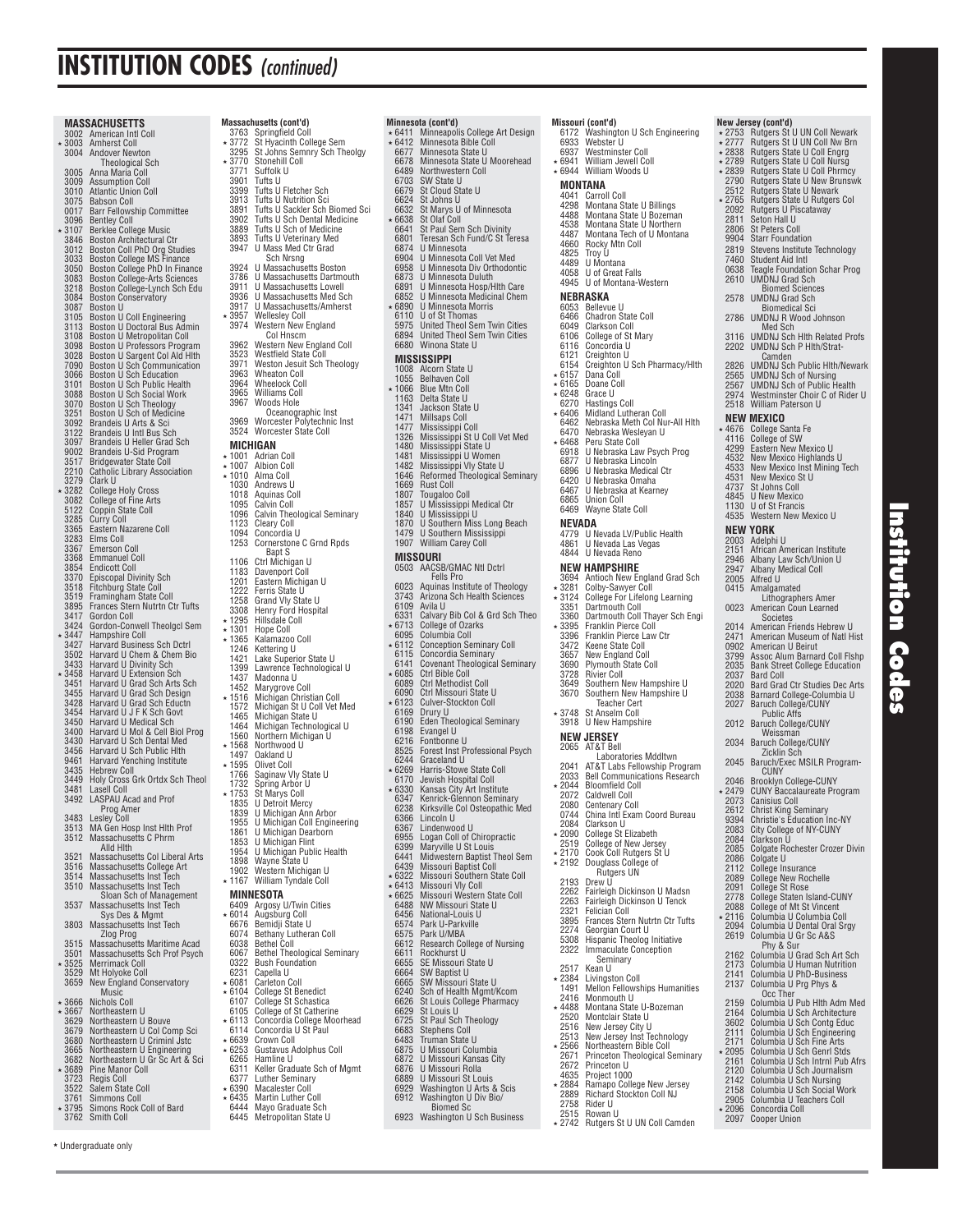d **Institution Codes** nstitution Cod

**New York (cont'd)**

 2098 Cornell U 2119 Cornell U Grad Medical Sch 0254 Crusade Scharship Program 2762 Daemen Coll 2349 Davidson Sch/JTS 2190 Dominican Coll 2349 Davidson Sch<br>2190 Dominican Coll<br>2011 Dowling Coll<br>2197 Dyouville Col 2197 Dyouville Coll 2224 Eastman Sch of Music \* 2226 Elmira Coll<br>2899 Excelsion C

2899 Excelsior Coll 2257 Fashion Institute Technology

 2259 Fordham U 7306 Fordham U Coll Bus Admin 7307 Fordham U General Studies 2252 Fordham U Lincoln Ctr<br>2271 General Theological Semi 2271 General Theological Seminary 9263 German Acad Exchange Service 2553 Grad Sch Basic Med Sci-NYMC 2113 Graduate Center-CUNY 7991 Graduate College of Union U \* 2286 Hamilton Coll<br>\* 2288 Hartwick Coll 2288 Hartwick Coll<br>0859 Hebrew U Jer 0859 Hebrew U Jerusalem<br>2290 Hebrew Union Coll 2290 Hebrew Union Coll 2312 Herbert H Lehman Coll × 2294 Hobart Coll<br>2295 Hofstra U<br>2298 Holy Trinity 2295 Hofstra U 2298 Holy Trinity Orthodox Seminary 2299 Houghton Coll 2301 Hunter College-CUNY 2326 Institute Intl Educ 2324 Iona Coll<br>2327 Iona Colle 2327 Iona College Orangeburg<br>2325 Ithaca Coll 2325 Ithaca Coll 2347 Jewish Theol Sem Rabbinical 2339 Jewish Theological Sem America 2115 John J Coll Crimnl Justce-CUNY 2340 Juilliard Sch 2350 Keuka Coll 2366 Le Moyne Coll 0954 Lebanese American U 2369 Long Island U Brooklyn 2000 Long Island U C W Post Ctr<br>2070 Long Island U C W Post Ctr 2853 Long Island U Southampton<br>2378 Long Island U Wchester<br>2172 Long Island U/Rockland Camps<br>2621 Long Island U/Rockland Camps<br>2395 Manhattan Coll<br>Music 2397 Manhattanville Coll 2398 Mannes College Music 2400 Marist Coll 2406 Marymount Coll 2405 Marymount Manhattan Coll 2422 Medaille Coll 2460 Medgar Evers College-CUNY 2409 Mercy Coll 2157 Metropolitan Coll of New York 2415 Molloy Coll 2464 Mt Sinai Sch Medicine 2563 NY Med Coll Sch Public Health 2514 National Fdtn Jewish Culture 2511 Nazareth College of Rochester 2529 New Sc Soc Res Gr Mgt & Ur Prg<br>
2501 New Sc Soc Res Gr<br>
Pol&Soc Sci<br>
2554 New Sc Soc Res Lib Sci/<br>
Med Std<br>
2521 New Sch Social Research 2425 New York Botanical Garden 2918 New York College Podiatric Med 2575 New York Institute Tech/MBA 2561 New York Institute Technology 2564 New York State Fellowships 2043 New York Theological Seminary<br>2557 New York U Cont & Prof New York U Cont & Prof Studies 2569 New York U Gallatin Grad 2596 New York U Grad Arts Sci 2582 New York U Grad Sch Bus 2597 New York U Grad Sch Dntstry<br>2599 New York U Grad Sch Law 2599 New York U Grad Sch Law 2506 New York U Grad Social Work 2581 New York U Medical Sch 2507 New York U R F Wagner Gr Sc PS 2585 New York U Real Estate Inst 2556 New York U Steinhardt Sch 2357 New York U Tisch Sch Arts 2558 Niagara U 2588 Nurses Education Funds Inc 2560 Nyack Coll 2635 Pace U New York City 2644 Pace U White Plains 2638 Parsons Sch of Design 0594 Phelps-Stokes Fund 2668 Polytechnic U Brklyn 2695 Polytechnic U Farm 2669 Pratt Institute

**New York (cont'd)** 2750 Queens Coll 2757 Rensselaer Polytechnic Inst 2759 Roberts Wesleyan Coll 2760 Rochester Institute Technology 2761 Rockefeller U<br>
2321 SUNY Canton Coll of Tech<br>
2739 SUNY Center Binghamton<br>
2739 SUNY Center Buffalo<br>
Roswell Pk<br>
2548 SUNY Center Stony Brook 2537 SUNY College Brockport<br>2533 SUNY College Buffalo<br>2538 SUNY College Esf<br>2539 SUNY College Esf<br>2539 SUNY College Fredonia 2540 SUNY College Geneseo 2541 SUNY College New Paltz 2866 SUNY College Old Wbury 2542 SUNY College Oneonta<br>2897 SUNY College Optomet 2897 SUNY College Optometry 2543 SUNY College Oswego 2544 SUNY College Plattsburgh 2545 SUNY College Potsdam 2549 SUNY College of Vet Medicine 2898 SUNY Cooperstown Grad Progs 2214 SUNY Empire State Coll 2214 SUNT Empire State Contract 2534 SUNY Health Science Ctr Brklyn<br>2896 SUNY Inst Tech Utica/Rome 2896 SUNY Inst Tech Utica/Rome 2536 SUNY Maritime Coll 2547 SUNY Upstate Medical U 2878 SUNY at Purchase 2532 SUNY -U at Albany 2925 SUNY-U at Buffalo<br>2771 Sage Evening Coll 2771 Sage Evening Coll 2764 Sage Graduate Sch 2810 Sarah Lawrence Coll<br>2835 Sch of Visual Arts 2835 Sch of Visual Arts 2068 Schwartz Coll Phrmcy Hlth Scis 2824 Seminary Immaculate Conception 2814 Siena Coll 2815 Skidmore Coll 7034 Sofi a U-Bulgaria 2793 St Bonaventure U 2796 St Francis Coll 7762 St Georges U Sch Medicine 7153 St Georges U Sch Vet Med 2798 St John Fisher Coll 2799 St Johns U Queens 2845 St Johns U Stat Is<br>2851 St Johns U Tobin 2851 St Johns U Tobin Coll Business 2802 St Josephs Coll 2803 St Josephs Seminary<br>2805 St Lawrence U<br>2807 St Thomas Aquinas C 2805 St Lawrence U 2807 St Thomas Aquinas Coll 2823 Syracuse U 2902 Touro Coll 0988 U Maryland-Mannheim Campus 2928 U Rochester 2948 U Rochester Sch Med & Dent 2360 U Rochester Sch Nursing<br>2360 U Rochester-MRA 2972 U Rochester-MBA<br>2961 U Rochstr Wm E S 2961 U Rochstr Wm E Simon Gr Sc Bus 2827 US Army Medical Detachment 2923 US Merchant Marine Acad 2924 US Mil Acad 2920 Union College U 2922 Union Theological Seminary 2932 Utica Coll 2956 Vassar Coll 2965 Wadhams Hall Seminary Coll<br>2966 Wagner Coll 2966 Wagner Coll 2856 Watson Sch of Biological Sci 2970 Webb Institute<br>★2971 Wells Coll \* 2971 Wells Coll<br>\* 2978 William Smith Coll<br>| 3922 Winston Churchill Foundation<br>| 2990 Yeshiva U Azrieli Grad Sch 2995 Yeshiva U Ferkauf Gr Sc Psych 2997 Yeshiva U S Golding Grad Dv 2636 Yeshiva U Wurzweiler Sch Soc W \* 2992 York Coll **NORTH CAROLINA**<br>5010 Appalachian Sta<br>5052 Barber-Scotia O 5010 Appalachian State U 5052 Barber-Scotia Coll 5016 Barton Coll 5055 Belmont Abbey Coll 5100 Campbell U 5103 Catawba Coll 5107 Chowan Coll \* 5150 Davidson Coll 5156 Duke U 5473 Duke U Doctor Physical Therapy 5173 Duke U Med Cntr Sch Nursing 5155 Duke U Physician Asst Prog 5180 East Carolina U 5629 Elizabeth City State U<br>5183 Flon II 5183 Elon U<br>5212 Fayette<br>5242 Gardne **North Carolina (cont'd)**

5212 Fayetteville State U 5242 Gardner-Webb U

 5260 Greensboro Coll 5261 Guilford Coll 5293 High Point U 5333 Johnson C Smith U 5763 Keller Grad Sch of Mgmt 5364 Lees-McRae Coll 5365 Lenoir-Rhyne Coll 5367 Livingstone Coll 5395 Mars Hill Coll \* 5395 Mars Hill Coll<br>5410 Meredith Coll<br>5426 Methodist Col 5426 Methodist Coll 5423 Montreat Coll 5435 Mt Olive Coll 5543 NC Principal Fellows Program 5003 North Carolina A T St U 5495 North Carolina Ctrl U<br>5500 North Carolina Nurse<br>5512 North Carolina Sch Ar 5500 North Carolina Nurse Schars 5512 North Carolina Sch Arts 5496 North Carolina State U 5501 North Carolina Wesleyan Coll<br>5536 Pfeiffer U 5536 Pfeiffer U 5555 Piedmont Baptist Coll 5635 Pratt Sch Engineering<br>5560 Oueens II of Charlotte 5560 Queens U of Charlotte 5607 Salem Coll 2800 Semiconductor Research Corp<br>5612 Shaw II 5612 Shaw U 5620 Southeastern Baptist Theo Sem 5214 St Andrews Presbytrn Coll 5596 St Augustines Coll 5779 Troy State U Ft Bragg 5013 U N Carolina Asheville 5816 U N Carolina Chapel Hl 5105 U N Carolina Charlotte 5913 U N Carolina Greensboro 5534 U N Carolina Pembroke 5907 U N Carolina Wilmington 5885 Wake Forest U 5920 Wake Forest U Biomed Grad S 5956 Wake Forest U-Divinity Sch 5923 Wake Forest U-Physician Asst 5886 Warren Wilson Coll 5897 Western Carolina U 5908 Wingate U 5909 Winston Salem State U  **NORTH DAKOTA**  6477 Dickinson State U 6318 Jamestown Coll 6478 Mayville State U 6479 Minot State U<br>6474 North Dakota 6474 North Dakota State U 6428 U Mary 6878 U N Dakota 6480 Vly City State U **OHIO**<br>1827<br>1017<br>1652 Air Force Institute Technology 1017 Antioch U 1652 Antioch U Sch Adult Expr Lr 1021 Ashland U<br>1050 Baldwin-W<br>\* 1067 Bluffton U 1050 Baldwin-Wallace Coll 1067 Bluffton U 1069 Bowling Green State U 1099 Capital U 1105 Case Western Reserve U 1151 Cedarville U<br>1091 Cincinnati Bil 1091 Cincinnati Bible Coll & Sem<br>\* 1088 Circleville Bible Coll 1088 Circleville Bible Coll 1124 Cleveland Institute Music 1221 Cleveland State U 1129 College Mt St Joseph 1134 College Wooster 1085 Columbus College Art & Design 1107 Ctrl State U ∗ 1178 David N Myers Coll<br>1162 Defiance Coll 1164 Denison U 1133 Franciscan U Steubenville 1229 Franklin U<br>1291 Hehrew Un 1223 Transmit of<br>1291 Hebrew Union Coll 1292 Heidleberg Coll<br>+ 1297 Hiram Coll 1297 Hiram Coll<br>1342 John Carro 1342 John Carroll U 1084 Keller Grad Sch Mgmt Cleveland 1049 Keller Grad Sch Mgmt Columbus 1367 Kent State U \* 1370 Kenyon Coll<br>1391 Lake Erie Co 1391 Lake Erie Coll<br>1427 Lourdes Coll 1427 Lourdes Coll<br>1439 Malone Coll 1439 Malone Coll<br>1444 Marietta Col 1444 Marietta Coll<br>1542 Medical Colle 1542 Medical College Ohio<br>1463 Miami II 1463 Miami U<br>1492 Mt Unior Mt Union Coll \* 1531 Mt Vernon Nazarene U<br>\* 1496 Muskingum Coll 1496 Muskingum Coll 1903 Northeastern OH U Coll Med 1903 Northeastern OF<br>1566 Notre Dame Coll<br>1587 Oberlin Coll 1587 Oberlin Coll 1383 Ohio Aerospace Institute

Ohio College Podiatric Medcn

**Ohio (cont'd)**<br> **\*** 1131 Ohio Dominican U<br>
1591 Ohio Northern U<br>
1592 Ohio State U<br>
3546 Ohio State U-Mlhr 1593 Ohio U 1594 Ohio Wesleyan U 1597 Otterbein Coll<br>1348 Pontifical Colle 1348 Pontifical College Josephinum<br>∗1660 Rabbinical College Telshe 1046 Sensors Directorate/Afrl<br>+ 1790 Shawnee State U 1790 Shawnee State U 3479 St Elizabeth Health Ctr 2805 St Lawrence U 1691 St Mary Seminary Grad Sch Theo \* 1817 Tiffin U<br>1214 Trinity Li<br>1829 U Akron 1214 Trinity Lutheran Seminary 1829 U Akron 1833 U Cincinnati<br>1833 U Cincinnati<br>1834 U Dayton 1834 U Dayton 1223 U Findlay<br>1663 U Rio Gra 1663 U Rio Grande 1845 U Toledo 1828 United Theological Seminary 1847 Urbana U<br>1848 Ursuline C 1848 Ursuline Coll<br>1926 Walsh U<br>3134 Wexner Found Walsh U 3134 Wexner Foundation 1906 Wilberforce U 1909 Wilmington Coll 1922 Wittenberg U 1179 Wright State U 1179 Wright Stat<br>1965 Xavier U<br>1975 Youngstow Youngstown State U **OKLAHOMA**<br>6080 Camero 6080 Cameron U<br>6186 East Ctrl U 6186 East Ctrl U<br>6361 Langston L 6361 Langston U 6485 Northeastern State U 6493 Northwestern Oklahoma St U 6541 Oklahoma Baptist U<br>6086 Oklahoma Chrstn U<br>6543 Oklahoma City U Oklahoma Chrstn U Sci Arts<br>Oklahoma City U 6543 Oklahoma City U 6571 Oklahoma Panhandle State U 6558 Oklahoma St U Coll Vet Med 6546 Oklahoma State U 6552 Oral Roberts U<br>6657 Southeastern Oklahoma St U<br>6636 Southern Nazarene U<br>6673 Southwestern Oklahoma St U<br>6901 U Ctrl Oklahoma<br>6902 U Oklahoma Health Sci Ctr 6879 U Oklahoma Norman U Science Arts Oklahoma 6883 U of Tulsa **OREGON**<br>9551 American Nepal Ed Foundation<br>4079 Concordia U<br>4300 Eastern Oregon U<br>4325 George Fox U 4384 Lewis and Clark Coll<br>4387 Linfield Coll<br>4480 Marylhurst U<br>4491 Mt Angel Seminary 4496 Multnomah Bible C & Biblcl Smnry<br>4543 NW Christian Coll<br>4592 Ogi Sch of Sci & Eng Ohsu 5947 Oregon Executive MBA 4871 Oregon Hlth Sci U Dentl Sch 4865 Oregon Hlth Sci U Med Sch 4900 Oregon Hith Sci U Nurs Sch<br>4780 Oregon Hith Sci U-Phy Asst Prg<br>4586 Oregon State U<br>4565 Oregon State U Coll Vet Med<br>4601 Pacific U<br>4610 Portland State U 4654 Reed Coll 4702 Southern Oregon U 4846 U Oregon 4847 U Portland<br>4926 U of Oregon<br>4595 Warner Pacific Coll 4956 Western Baptist Coll 4585 Western Oregon U 4968 Western Seminary 4954 Willamette U  **PENNSYLVANIA**  2004 Albright Coll 2006 Allegheny Coll 3311 Alvernia Coll 2431 Alvernia Coll<br>2431 Alvernia Coll<br>2039 Arcadia U 2039 Arcadia U<br>2036 Bantist Bil 2036 Baptist Bible College & Sem<br>2646 Bloomsburg II Pennsylvania 2646 Bloomsburg U Pennsylvania 2002 Bryn Athyn Coll 2049 Bryn Mawr Coll 2050 Bucknell U 2071 Cabrini Coll

 2647 California U Pennsylvania 2421 Carlow Coll 2074 Carnegie Mellon U

### 2079 Cedar Crest Coll 2081 Chatham Coll 2082 Chestnut Hill Coll 2648 Cheyney U Pennsylvania 2649 Clarion U Pennsylvania 2087 College Misericordia 2510 Delaware Vly Coll Sci Agri 2021 Desales U 2186 Dickinson Coll 2194 Drexel U 2285 Drexel U College Medicine 2196 Duquesne U 2650 East Stroudsburg U Penn 2221 Eastern Baptist Theolgcl Sem 2220 Eastern Coll 2651 Edinboro U Pennsylvania<br>2225 Elizabethtown Coll<br>2236 Evangelical Sch Theology 2225 Elizabethtown Coll 2236 Evangelical Sch Theology 2261 Franklin & Marshall Coll 2270 Gannon U<br>2273 Geneva Co 2273 Geneva Coll<br>+2275 Gettysburg 2275 Gettysburg Coll 2280 Gratz Coll <del>2277</del> Grove City Coll<br>2278 Gwynedd-Merc<br>2289 Haverford Coll 2278 Gwynedd-Mercy Coll 2289 Haverford Coll 2297 Holy Family U<br>2320 Immaculata C<br>2652 Indiana U Pen 2320 Immaculata Coll 2652 Indiana U Pennsylvania 2341 Juniata Coll 3542 Keller Grad Sch Management 2353 King's Coll 2653 Kutztown U Pennsylvania 2379 La Roche Coll<br>2363 La Salle U 2363 La Salle U 2361 Lafayette Coll 2388 Lancaster Bible Coll 2364 Lebanon Vly Coll 2365 Lehigh U<br>2367 Lincoln U<br>2654 Lock Have 2367 Lincoln U Commonwealth PA 2654 Lock Haven U Pennsylvania 2371 Lutheran Theological Seminary 2148 Lutheran Theological Seminary Gettysburg 2372 Lycoming Coll 2655 Mansfi eld U Pennsylvania 2407 Marywood U 2980 MCP Hahnemann Allegheny U Bio Med Sci 2306 MCP Hahnemann Allegheny U Hlth Prof & Psych 2419 MCP Hahnemann Allegheny U Pub Hlth 2410 Mercyhurst Coll 2411 Messiah Coll 2656 Millersville U Pennsylvania 2418 Moravian Theological Seminary 2629 Mt Aloysius Coll 2424 Muhlenberg Coll 0145 National Sch Trst Fd Grph Art 2628 Neumann Coll<br>2645 Pennsylvania C 2645 Pennsylvania College Optometry 2703 Pennsylvania St U Behrend Col 2705 Pennsylvania St U Coll Med 2723 Pennsylvania St U Great Vly 2708 Pennsylvania St U Middletown 2660 Penn State U Univ Park 2661 Philadelphia Biblical U 2662 Philadelphia Coll Osteopthc MD 2666 Philadelphia U<br>2667 Pittsburgh The 2667 Pittsburgh Theological Sem 2676 Point Park Coll 2779 Reconstructionist Rabbncl Coll 2769 Robert Morris Coll 2763 Rosemont Coll 2754 S S Huebner Fndtn For Inseduc 2812 Seton Hill U 2657 Shippensburg U Pennsylvania<br>2658 Slippery Rock U Pennsylvania 2658 Slippery Rock U Pennsylvania 2794 St Charles Borromeo Sem 2797 St Francis U<br>2801 St Josephs L 2801 St Josephs U<br>2808 St Vincent Co \* 2808 St Vincent Coll<br>\* 2820 Susquebanna I 2820 Susquehanna U 2821 Swarthmore Coll 2906 Temple U 2917 Temple U Hlth Scis 2910 Thiel Coll 2903 Thomas Jefferson C Alld Hlt Sc 2999 Thomas Jefferson U Grd Stds 2909 Trinity Espiscopal Sc Ministry 2926 U Pennsylvania 2023 U Pennsylvania Annenberg 2900 U Pennsylvania Bmed Grad St 2968 U Pennsylvania-EMTM Prog 2893 U Pennsylvania Fels Inst 2943 U Pennsylvania Grad Educatn 2954 U Pennsylvania Whartn Dctrl 2674 U Pennsylvania Sch Design 2911 U Pennsylvania Sch Nursing 2775 U Pennsylvania Sch of Vet Med 2546 U Pittsbrg Grd Sch Pub Hlth

**Pennsylvania (cont'd)**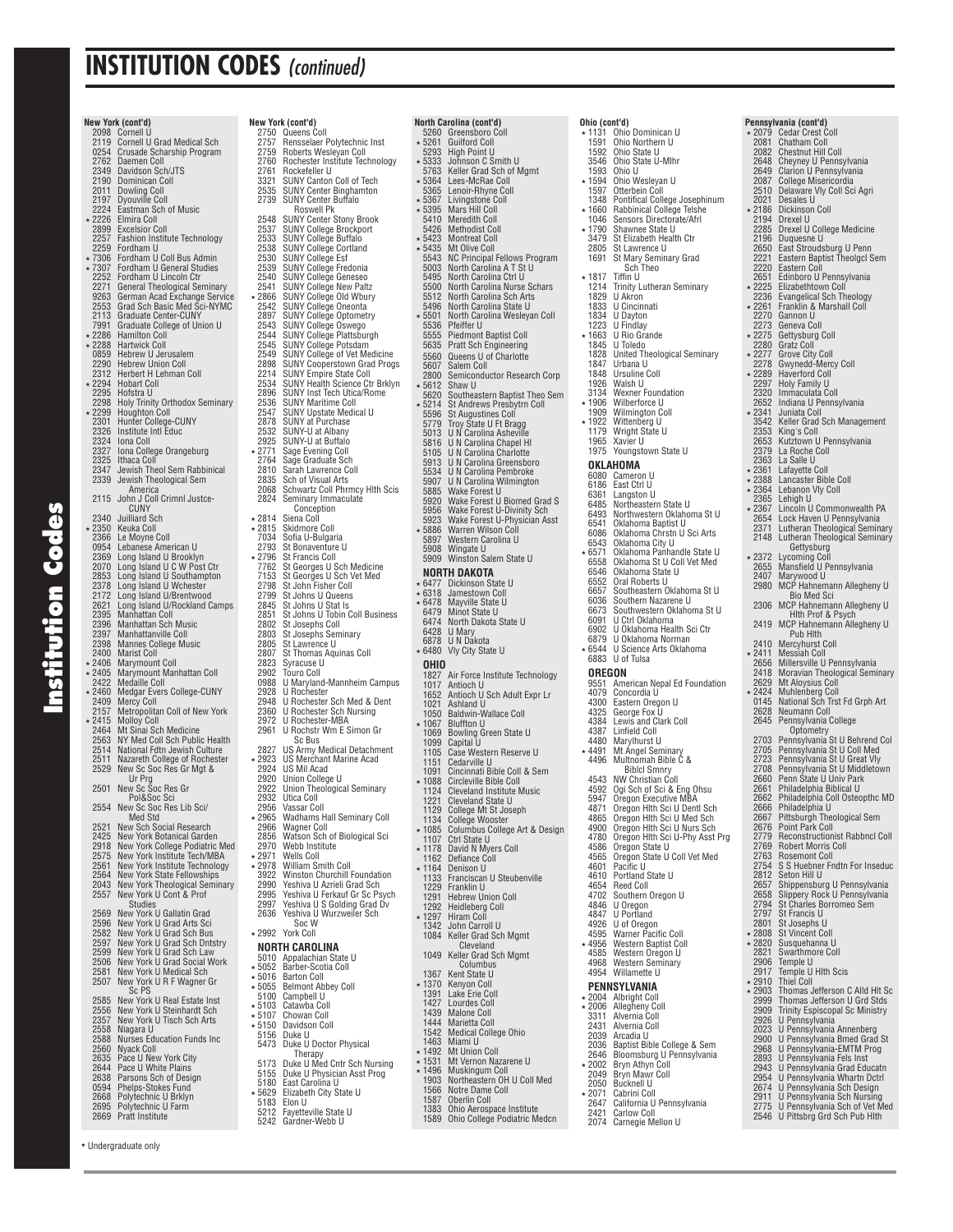**Pennsylvan** 

|        | <b>Pennsylvania (cont'd)</b><br>2927 U Pittsburgh Bradford<br>2574 U Pittsburgh Gr Sc Pb ∬ Af<br>2998 U Pittsburgh Gr Sc Pb ∬ Af<br>2792 U Pittsburgh Intnl Bus Ctr<br>2934 U Pittsburgh Johnstown<br>2036 U Bittsburgh Johnstown | Tennessee (cont'd)                                                                                                                                         |
|--------|-----------------------------------------------------------------------------------------------------------------------------------------------------------------------------------------------------------------------------------|------------------------------------------------------------------------------------------------------------------------------------------------------------|
|        |                                                                                                                                                                                                                                   | 1401 Lee U                                                                                                                                                 |
|        |                                                                                                                                                                                                                                   | ∗ 1403<br>Lemoyne-Owen Coll                                                                                                                                |
|        |                                                                                                                                                                                                                                   | 1408 Lincoln Meml U                                                                                                                                        |
|        |                                                                                                                                                                                                                                   | * 1454 Maryville Coll                                                                                                                                      |
|        |                                                                                                                                                                                                                                   | 1458 Meharry Medical Coll                                                                                                                                  |
|        |                                                                                                                                                                                                                                   | 1511<br>Memphis College of Art                                                                                                                             |
|        |                                                                                                                                                                                                                                   | 1410<br>Mid Tennessee Sch Anesthesi                                                                                                                        |
|        | ★ 2936 U Pittsburgh at Greensburg<br>2929 U Scranton                                                                                                                                                                              | Mid Tennessee State U<br>1466                                                                                                                              |
|        | 2664 U of Arts                                                                                                                                                                                                                    | 1469 Milligan Coll                                                                                                                                         |
|        | 2663 U of Sciences In Phil                                                                                                                                                                                                        | 1590<br>Oak Ridge Inst Sci & Educatio                                                                                                                      |
|        |                                                                                                                                                                                                                                   | 1247<br>Peabody Coll                                                                                                                                       |
|        | ★ 2931 Ursinus Coll<br>2959 Villanova U                                                                                                                                                                                           | ★ 1730 Rhodes Coll                                                                                                                                         |
|        | 2339 vinaliova d<br>2967 Washington Jefferson Coll<br>2969 Waynesburg Coll<br>2975 West Chester U Pennsylvania<br>2975 Westminster Coll<br>2976 Westminster Theological Sem<br>2042 Wildener U<br>2047 Willener U                 |                                                                                                                                                            |
|        |                                                                                                                                                                                                                                   | 1727<br>Southern Adventist U                                                                                                                               |
|        |                                                                                                                                                                                                                                   | * 1725 Southern College Optometry                                                                                                                          |
|        |                                                                                                                                                                                                                                   | 1803<br>Tennessee State U<br>1803<br>1804                                                                                                                  |
|        |                                                                                                                                                                                                                                   | Tennessee Technological U                                                                                                                                  |
|        |                                                                                                                                                                                                                                   | 1818<br>Tennessee Temple U                                                                                                                                 |
|        |                                                                                                                                                                                                                                   | ∗ 1805<br>Tennessee Wesleyan Coll                                                                                                                          |
|        | 2977 Wilkes U<br>*2979 Wilson Coll                                                                                                                                                                                                | 1809 Trevecca Nazarene U                                                                                                                                   |
|        |                                                                                                                                                                                                                                   | 1791<br>Troy U Clarksville Campus                                                                                                                          |
|        | 2991 York College Pennsylvania                                                                                                                                                                                                    | 1812<br>Tusculum Coll                                                                                                                                      |
|        | RHODE ISLAND                                                                                                                                                                                                                      | 1459<br>U Memphis                                                                                                                                          |
|        |                                                                                                                                                                                                                                   | 1831<br>U Tennessee Chattanooga                                                                                                                            |
|        | 3094 Brown U                                                                                                                                                                                                                      | 1843 U Tennessee Knoxville                                                                                                                                 |
|        | 3095 Bryant Coll<br>3465 Johnson and Wales U                                                                                                                                                                                      | 1844 U Tennessee Martin                                                                                                                                    |
|        |                                                                                                                                                                                                                                   | 1850<br><b>U Tennessee Memphis</b>                                                                                                                         |
|        | 3693 Providence Coll<br>3724 Rhode Island Coll<br>3726 Rhode Island Sch Design                                                                                                                                                    | U Tennessee Space Inst<br>1887                                                                                                                             |
|        |                                                                                                                                                                                                                                   | 1842<br>U South                                                                                                                                            |
|        |                                                                                                                                                                                                                                   | 1826<br>Union U                                                                                                                                            |
|        | 3729 Roger Williams U                                                                                                                                                                                                             | 1871<br>Vanderbilt U                                                                                                                                       |
|        | 3759 Salve Regina U                                                                                                                                                                                                               | 2315 Vanderbilt U Med Ctr                                                                                                                                  |
|        | 3919 U Rhode Island                                                                                                                                                                                                               |                                                                                                                                                            |
|        |                                                                                                                                                                                                                                   | TEXAS                                                                                                                                                      |
|        | SOUTH CAROLINA                                                                                                                                                                                                                    | 6001 Abilene Christian U                                                                                                                                   |
|        | ★ 5008 Anderson Coll                                                                                                                                                                                                              | 6140 Amberton U                                                                                                                                            |
|        |                                                                                                                                                                                                                                   |                                                                                                                                                            |
|        |                                                                                                                                                                                                                                   | 6644 Angelo State U<br>7204 Argosy U                                                                                                                       |
|        |                                                                                                                                                                                                                                   |                                                                                                                                                            |
|        |                                                                                                                                                                                                                                   |                                                                                                                                                            |
|        | * 5006 Anderson Cont<br>* 5056 Benedict Coll<br>5065 Bob Jones U<br>5079 Charleston Southern U<br>* 5108 Citatle Coll<br>5108 Cattin Coll<br>5837 Coastal Carolina U<br>5837 Coastal Carolina U                                   | F2039 Arlington Baptist Coll<br>6039 Arlington Baptist Coll<br>6016 Austin Coll<br>6018 Austin Presbyterian Theology<br>6018 Austin Presbyterian Theol Sen |
|        |                                                                                                                                                                                                                                   |                                                                                                                                                            |
|        |                                                                                                                                                                                                                                   |                                                                                                                                                            |
|        | ★ 5112 Coker Coll<br>5117 Columbia Coll                                                                                                                                                                                           | 8639 Baumberger Endowment                                                                                                                                  |
|        |                                                                                                                                                                                                                                   | Sch Fnd                                                                                                                                                    |
|        | 5116 Columbia Intl U                                                                                                                                                                                                              | 6059 Baylor College Dentistry                                                                                                                              |
|        | 5121 Converse Coll                                                                                                                                                                                                                | 6052 Baylor College Medicine                                                                                                                               |
|        | 5949 Department of Energy NE/HP                                                                                                                                                                                                   | 6032 Baylor U                                                                                                                                              |
|        | * 5188 Erskine Coll                                                                                                                                                                                                               | * 6139 Benjamin Banneker Honors Co                                                                                                                         |
|        |                                                                                                                                                                                                                                   | ∗ 6127<br>Concordia U at Austin                                                                                                                            |
|        | 5442 Francis Marion U<br>5222 Furman U                                                                                                                                                                                            | 6144 Criswell Coll                                                                                                                                         |
|        | 5363 Lander U                                                                                                                                                                                                                     | 6159 Dallas Baptist U                                                                                                                                      |
|        |                                                                                                                                                                                                                                   | ∗6153<br>6153 Dallas Christian Coll<br>6156 Dallas Theolgcl Sem Grd Theo                                                                                   |
|        |                                                                                                                                                                                                                                   |                                                                                                                                                            |
|        | 3407 Medical US Carolina<br>+ 5418 Morris Coll<br>+ 5493 Newberry Coll<br>+ 5684 North Greenville Coll                                                                                                                            | 6187 East Texas Baptist U<br>6202 Episcopal Theolgcl Sem Sw<br>6268 Hardin-Simmons U<br>∗6187                                                              |
|        |                                                                                                                                                                                                                                   |                                                                                                                                                            |
|        |                                                                                                                                                                                                                                   |                                                                                                                                                            |
|        | ★ 5540 Presbyterian Coll                                                                                                                                                                                                          | 6282 Houston Baptist U                                                                                                                                     |
|        | 5617 South Carolina Reg Bd Geolgsts                                                                                                                                                                                               | 6957<br>Houston Grad Sch Theology                                                                                                                          |
|        | 5618 South Carolina State U                                                                                                                                                                                                       | * 6278 Howard Payne U                                                                                                                                      |
|        | 5896 Southern Wesleyan U Leap                                                                                                                                                                                                     | * 6280 Huston-Tillotson Coll                                                                                                                               |
|        | 5782 Troy U/Shaw Ctr<br>5113 U of Charleston                                                                                                                                                                                      | 9718 Institute Intrntnl Educ/Mexico                                                                                                                        |
|        |                                                                                                                                                                                                                                   | ∗6319<br>Jarvis Christian Coll                                                                                                                             |
|        |                                                                                                                                                                                                                                   | 6158 Keller Grad Sch of Mgmt                                                                                                                               |
|        | 5818 U S Carolina Columbia<br>5850 U S Carolina Spartanbg                                                                                                                                                                         | 6360<br>Lamar U                                                                                                                                            |
|        | 5840 U S Carolina at Aiken                                                                                                                                                                                                        | $*6365$<br>Le Tourneau U                                                                                                                                   |
|        | * 5863 Voorhees Coll                                                                                                                                                                                                              | 6378                                                                                                                                                       |
|        | 5910 Winthrop U                                                                                                                                                                                                                   | Lubbock Christian U                                                                                                                                        |
|        | * 5912 Wofford Coll                                                                                                                                                                                                               | 6402<br>McMurry U                                                                                                                                          |
|        |                                                                                                                                                                                                                                   | 6408 Midwestern State U                                                                                                                                    |
|        | <b>SOUTH DAKOTA</b>                                                                                                                                                                                                               | 0401<br>Minnie Stevens Piper Fndtn                                                                                                                         |
|        | * 6015 Augustana Coll                                                                                                                                                                                                             | 6551<br>Our Lady Lake U Houston                                                                                                                            |
|        | 6042 Black Hills State U                                                                                                                                                                                                          | 6554 Our Lady Lake U Irving                                                                                                                                |
|        | 6247 Dakota State U                                                                                                                                                                                                               | 6550 Our Lady Lake U San Antonio                                                                                                                           |
| ∗ 6155 | Dakota Wesleyan U                                                                                                                                                                                                                 | ∗ 6577<br>Paul Quinn Coll                                                                                                                                  |
|        | ∗ 6279 Huron U                                                                                                                                                                                                                    | 6569 Perkins Sch of Theology                                                                                                                               |
|        | 6416 Mt Marty Coll                                                                                                                                                                                                                | 6580 Prairie View A&M U                                                                                                                                    |
|        | ★ 6464 National American U                                                                                                                                                                                                        | 6609 Rice U                                                                                                                                                |
|        | 6487 Northern State U                                                                                                                                                                                                             | 6643<br>Sam Houston State U                                                                                                                                |
|        | ★ 6553 Oglala Lakota Coll                                                                                                                                                                                                         | 6647<br>Schreiner U                                                                                                                                        |
|        |                                                                                                                                                                                                                                   | 6660 Southern Methodist U                                                                                                                                  |
|        |                                                                                                                                                                                                                                   | 6671<br>Southwestern Adventist U                                                                                                                           |
|        | 6652 South Dakota Sch Mines Tech<br>6653 South Dakota State U<br>6881 U South Dakota Vermillion                                                                                                                                   | 3830 Southwestern Assemblies                                                                                                                               |
|        | * 6651 U of Sioux Falls                                                                                                                                                                                                           | God U                                                                                                                                                      |
|        | <b>TENNESSEE</b>                                                                                                                                                                                                                  | 6668<br>Southwestern Baptist Theo Se                                                                                                                       |
|        |                                                                                                                                                                                                                                   | $*6674$<br>Southwestern U                                                                                                                                  |
|        | 1028 Austin Peay State U                                                                                                                                                                                                          | 6619 St Edwards U                                                                                                                                          |
|        | 1058 Belmont U                                                                                                                                                                                                                    | 6637<br>St Marys U                                                                                                                                         |
|        | 1063 Bethel Coll                                                                                                                                                                                                                  | 6682 Stephen F Austin State U                                                                                                                              |
|        | ∗ 1908 Bryan Coll                                                                                                                                                                                                                 | Sul Ross State U<br>6685                                                                                                                                   |
|        | 1102 Carson-Newman Coll                                                                                                                                                                                                           | 6756 Tarleton State U Ctrl Texas                                                                                                                           |
|        | 1121 Christian Brothers U                                                                                                                                                                                                         | 6817<br>Tarleton State U Stephenville                                                                                                                      |
|        | 1114 Church of God Sch Theology                                                                                                                                                                                                   | 6838 Texas A&M Intl U                                                                                                                                      |
|        | 1146 Cumberland U                                                                                                                                                                                                                 | 6151<br>Texas A&M System Hith Sci C                                                                                                                        |
|        | 1225 Cumberland U MBA                                                                                                                                                                                                             | 6003 Texas A&M U Coll Station                                                                                                                              |
|        | 1161 David Lipscomb U                                                                                                                                                                                                             | 6812<br>Texas A&M U Coll Vet Med                                                                                                                           |
|        | 1198 East Tennessee State U                                                                                                                                                                                                       | Texas A&M U Commerce<br>6188                                                                                                                               |
|        | 1189 Emmanuel Sch Religion<br>1224 Fisk U                                                                                                                                                                                         | 6849 Texas A&M U Corpus Christi                                                                                                                            |
|        |                                                                                                                                                                                                                                   | Texas A&M U Galveston<br>6835                                                                                                                              |
|        | ★ 1232 Free Will Baptist Bible Coll                                                                                                                                                                                               | 6005 Texas A&M U George Bush Sc                                                                                                                            |
|        | 1230 Freed-Hardeman U                                                                                                                                                                                                             |                                                                                                                                                            |
|        | 1266 Harding Graduate Sch Religion                                                                                                                                                                                                |                                                                                                                                                            |
|        | 1345 Johnson Bible Coll                                                                                                                                                                                                           |                                                                                                                                                            |
|        | 1371 King Coll                                                                                                                                                                                                                    | 6822 Texas A&M U Kingsville<br>6206 Texas A&M U Texarkana<br>6820 Texas Christian U<br>6803 Texas Christian U Brite Div Scl                                |
|        | ∗ 1373   Knoxville Coll                                                                                                                                                                                                           |                                                                                                                                                            |
|        | ∗ 1394 Lambuth U                                                                                                                                                                                                                  | ∗ 6821 Texas Coll                                                                                                                                          |
|        | ∗ 1395 Lane Coll                                                                                                                                                                                                                  | 4787 Texas Intl Ed Consortium<br>* 6823 Texas Lutheran II                                                                                                  |
|        |                                                                                                                                                                                                                                   |                                                                                                                                                            |

|                 | Tennessee (cont'd)                                      | Texas (cont'd) |                                                  |  |
|-----------------|---------------------------------------------------------|----------------|--------------------------------------------------|--|
| 1401            | Lee U                                                   | 6824           | <b>Texas Southern</b>                            |  |
| * 1403          | Lemoyne-Owen Coll                                       | 6667           | Texas State U S<br>Texas Tech U                  |  |
| 1408            | Lincoln Meml U                                          | 6827           |                                                  |  |
| * 1454<br>1458  | <b>Maryville Coll</b><br>Meharry Medical Coll           | 6851<br>6828   | Texas Tech U HI<br>Texas Wesleyan                |  |
| 1511            | Memphis College of Art                                  | 6826           | Texas Womans                                     |  |
| 1410            | Mid Tennessee Sch Anesthesi                             | 6831           | Trinity U                                        |  |
| 1466            | Mid Tennessee State U                                   | 6868           | <b>U</b> Dallas                                  |  |
| 1469            | Milligan Coll                                           | 6916           | <b>U Houston Clea</b>                            |  |
| 1590<br>1247    | Oak Ridge Inst Sci & Education<br>Peabody Coll          | 6922<br>6870   | <b>U Houston Dow</b><br>U Houston U Pa           |  |
| * 1730          | Rhodes Coll                                             | 6917           | <b>U Houston Victo</b>                           |  |
| 1727            | Southern Adventist U                                    | 6396           | U Mary Hardin-                                   |  |
| * 1725          | Southern College Optometry                              | 6481           | <b>U N Texas</b>                                 |  |
| 1803            | Tennessee State U<br>Tennessee Technological U          | 6909           | U N Texas Hith !<br>U N Texas Publi              |  |
| 1804<br>1818    | Tennessee Temple U                                      | 6565<br>6880   |                                                  |  |
| * 1805          | Tennessee Wesleyan Coll                                 | 6013           | U St Thomas<br>U Texas Arlingto                  |  |
| 1809            | Trevecca Nazarene U                                     | 6882           | U Texas Austin                                   |  |
| 1791            | Troy U Clarksville Campus                               | 6897           | U Texas Dallas                                   |  |
| 1812<br>1459    | <b>Tusculum Coll</b><br>U Memphis                       | ∗6888<br>6829  | U Texas Dental<br>U Texas El Paso                |  |
| 1831            | U Tennessee Chattanooga                                 | 6887           | U Texas Galvest                                  |  |
| 1843            | U Tennessee Knoxville                                   | 6906           | U Texas Hith Sc                                  |  |
| 1844            | <b>U</b> Tennessee Martin                               | 6908           | U Texas Hith Sc                                  |  |
| 1850            | <b>U</b> Tennessee Memphis                              | 6907           | <b>U Texas Houstn</b><br>U Texas Pan Am          |  |
| 1887            | U Tennessee Space Inst<br>1842 U South                  | 6570           |                                                  |  |
| 1826            | Union U                                                 | 6914<br>6919   | U Texas Permia<br>U Texas San An                 |  |
| 1871            | Vanderbilt U                                            | 6686           | U Texas Sw Mer                                   |  |
| 2315            | Vanderbilt U Med Ctr                                    | 6850           | U Texas Tyler                                    |  |
| TEXAS           |                                                         | 6588           | U Texas at Brow                                  |  |
|                 | 6001 Abilene Christian U                                | 6303<br>6900   | U of Incarnate V                                 |  |
| 6140            | Amberton U                                              | 6861           | US Air Force Ba<br>US Army Acade                 |  |
| 6644            | Angelo State U                                          |                | Sciences                                         |  |
| 7204<br>$*6039$ | Argosy U<br>Arlington Baptist Coll                      | 0723           | <b>US Mil Dietetic</b>                           |  |
| 6016            | <b>Austin Coll</b>                                      | 6930           | <b>Wayland Baptis</b>                            |  |
| $*6286$         | Austin Grad Sch Theology                                | 6938           | West Texas A &                                   |  |
| 6018            | Austin Presbyterian Theol Sem                           | UTAH           |                                                  |  |
|                 | 8639 Baumberger Endowment                               | 4019           | Brigham Young                                    |  |
| 6059            | Sch Fnd<br><b>Baylor College Dentistry</b>              | 4092<br>4920   | Southern Utah I<br>U Phoenix/Utah                |  |
| 6052            | <b>Baylor College Medicine</b>                          | 4853           | U of Utah                                        |  |
| 6032            | Baylor U                                                | 4857           | Utah State U                                     |  |
| $*6139$         | Benjamin Banneker Honors Coll                           | * 4181         | Utah Vly State 0                                 |  |
| * 6127<br>6144  | Concordia U at Austin<br><b>Criswell Coll</b>           | 4941<br>4948   | Weber State U<br>Westminster Co                  |  |
| 6159            | Dallas Baptist U                                        |                |                                                  |  |
| $*6153$         |                                                         |                | VERMONT                                          |  |
| 6156            | Dallas Christian Coll<br>Dallas Theolgcl Sem Grd Theol  | 3080<br>3765   | <b>Bennington Coll</b><br><b>Castleton State</b> |  |
| ∗ 6187          | East Texas Baptist U<br>Episcopal Theolgcl Sem Sw       | 3297           | College St Jose                                  |  |
| 6202<br>6268    | Hardin-Simmons U                                        | 3416           | Goddard Coll                                     |  |
| 6282            | Houston Baptist U                                       | * 3418         | Green Mtn Coll                                   |  |
| 6957            | <b>Houston Grad Sch Theology</b>                        | 3766<br>3767   | Johnson State (<br>Lyndon State Co               |  |
| ∗6278           | Howard Payne U                                          | 3509           | Marlboro Col-G                                   |  |
| ∗ 6280<br>9718  | Huston-Tillotson Coll<br>Institute Intrntnl Educ/Mexico | 3526           | Midbury Coll                                     |  |
| ∗6319           | Jarvis Christian Coll                                   | 3669           | Norwich U                                        |  |
| 6158            | Keller Grad Sch of Mgmt                                 | 3788<br>* 3796 | Sch Internation<br>Southern Vermo                |  |
| 6360            | Lamar U                                                 |                | St Michaels Col                                  |  |
| * 6365          | Le Tourneau U                                           | 3757<br>3920   | <b>U</b> Vermont                                 |  |
| 6378<br>6402    | Lubbock Christian U<br>McMurry U                        | 3951           | Vermont Colleg                                   |  |
| 6408            | Midwestern State U                                      | 3946           | Vermont Law S                                    |  |
| 0401            | Minnie Stevens Piper Fndtn                              | VIRGINIA       |                                                  |  |
| 6551            | Our Lady Lake U Houston                                 |                | 4990 Andean Peace S                              |  |
| 6554<br>6550    | Our Lady Lake U Irving<br>Our Lady Lake U San Antonio   | 5057<br>5017   | Argosy U<br>Averett U                            |  |
| $*$ 6577        | Paul Quinn Coll                                         | ∗ 5063         | <b>Bluefield Coll</b>                            |  |
| 6569            | Perkins Sch of Theology                                 | $*5069$        | Bridgewater Col                                  |  |
| 6580            | Prairie View A&M U                                      | $*5691$        | Christendom Co                                   |  |
| 6609<br>6643    | Rice U<br>Sam Houston State U                           | 5128           | <b>Christopher Nev</b>                           |  |
| 6647            | Schreiner U                                             | * 5124<br>5871 | Clinch Vly Coll<br>Coll William & M              |  |
| 6660            | Southern Methodist U                                    | 5115           | <b>College William</b>                           |  |
| 6671            | Southwestern Adventist U                                | 5648           | Commander-Pe                                     |  |
| 3830            | Southwestern Assemblies                                 | 5702           | Defense System                                   |  |
| 6668            | God U<br>Southwestern Baptist Theo Sem                  | 5181           | Management<br>Eastern Mennor                     |  |
| ∗ 6674          | Southwestern U                                          | 5729           | Eastern Virginia                                 |  |
| 6619            | St Edwards U                                            | 5185           | Emory and Hen                                    |  |
| 6637            | St Marys U                                              | $*5213$        | Ferrum Coll                                      |  |
| 6682            | Stephen F Austin State U<br>Sul Ross State U            | 5827           | George Mason I                                   |  |
| 6685<br>6756    | Tarleton State U Ctrl Texas                             | 5246           | George Wash U<br>Sch A&S                         |  |
| 6817            | Tarleton State U Stephenville                           | 7973           | George Washing                                   |  |
| 6838            | Texas A&M Intl U                                        | $*5291$        | Hampden-Sydn                                     |  |
| 6151<br>6003    | Texas A&M System Hith Sci Ctr                           | 5292           | Hampton U                                        |  |
| 6812            | Texas A&M U Coll Station<br>Texas A&M U Coll Vet Med    | 5294<br>0066   | Hollins U<br>Institute For Hu                    |  |
| 6188            | Texas A&M U Commerce                                    | 5392           | James Madison                                    |  |
| 6849            | Texas A&M U Corpus Christi                              | 5099           | Jefferson Coll H                                 |  |
| 6835            | Texas A&M U Galveston                                   | 5385           | Liberty U                                        |  |
| 6005            | Texas A&M U George Bush Sch                             | 5368           | Longwood U                                       |  |
| 6822<br>6206    | Texas A&M U Kingsville<br>Texas A&M U Texarkana         | 5372<br>5397   | Lynchburg Coll<br>Mary Baldwin C                 |  |
| 6820            | Texas Christian U                                       | 5398           | Mary Washingto                                   |  |
| 6803            | Texas Christian U Brite Div Sch                         | 5405           | Marymount U                                      |  |
| ∗ 6821          | <b>Texas Coll</b>                                       | 5288           | <b>Mustard Seed F</b>                            |  |
| 4787            | Texas Intl Ed Consortium<br>* 6823 Texas Lutheran U     | 5481           | National-Louis I                                 |  |
|                 |                                                         |                |                                                  |  |

| Texas (cont'd) |                 |                                                                                         |  |  |
|----------------|-----------------|-----------------------------------------------------------------------------------------|--|--|
|                | 6824<br>6667    | <b>Texas Southern U</b>                                                                 |  |  |
|                | 6827            | Texas State U San Marcos<br>Texas Tech U                                                |  |  |
|                | 6851<br>6828    | Texas Tech U Hith Sci Ctr<br>Texas Wesleyan U                                           |  |  |
|                | 6826            | <b>Texas Womans U</b>                                                                   |  |  |
|                | 6831<br>6868    | Trinity U<br><b>U</b> Dallas                                                            |  |  |
|                | 6916            | U Houston Clear Lake                                                                    |  |  |
|                | 6922            | <b>U Houston Downtown</b>                                                               |  |  |
|                | 6870<br>6917    | <b>U Houston U Park</b><br>U Houston Victoria Ctr                                       |  |  |
|                | 6396            |                                                                                         |  |  |
|                | 6481<br>6909    | U Mary Hardin-Baylor<br>U N Texas<br>U N Texas Hith Sci Cntr<br>U N Texas Public Health |  |  |
|                | 6565            |                                                                                         |  |  |
|                | 6880            | U St Thomas                                                                             |  |  |
|                | 6013<br>6882    | U Texas Arlington<br><b>U Texas Austin</b>                                              |  |  |
|                | 6897            | <b>U Texas Dallas</b>                                                                   |  |  |
|                | ∗6888<br>6829   | <b>U Texas Dental Branch Houst</b><br>U Texas El Paso                                   |  |  |
|                | 6887            | U Texas Galveston Med Brnch                                                             |  |  |
|                | 6906<br>6908    | U Texas Hlth Sci Ctr Houston<br>U Texas Hlth Sci Ctr Sn Ant                             |  |  |
|                | 6907            | U Texas Houstn Biomed Sci                                                               |  |  |
|                | 6570            | U Texas Pan American Ednbrg                                                             |  |  |
|                | 6914<br>6919    | U Texas Permian Basin<br>U Texas San Antonio                                            |  |  |
|                | 6686            | U Texas Sw Med Ctr Dallas                                                               |  |  |
|                | 6850<br>6588    | U Texas Tyler                                                                           |  |  |
|                | 6303            | U Texas at Brownsville<br>U of Incarnate Word                                           |  |  |
|                | 6900            | US Air Force Base Health Sci                                                            |  |  |
|                | 6861            | US Army Academy Hith<br>Sciences                                                        |  |  |
|                | 0723            | US Mil Dietetic Internshp                                                               |  |  |
|                | 6930            | Wayland Baptist U                                                                       |  |  |
|                | 6938            | West Texas A & M U                                                                      |  |  |
|                | UTAH<br>4019    | Brigham Young U                                                                         |  |  |
|                | 4092            | Southern Utah U                                                                         |  |  |
|                | 4920<br>4853    | U Phoenix/Utah<br>U of Utah                                                             |  |  |
|                | 4857            | Utah State U                                                                            |  |  |
|                | * 4181<br>4941  | Utah Vly State Coll<br>Weber State U                                                    |  |  |
|                | 4948            | Westminster College SIt Lk Cty                                                          |  |  |
|                |                 | VERMONT                                                                                 |  |  |
|                | 3080            | Bennington Coll                                                                         |  |  |
|                | 3765<br>3297    | <b>Castleton State Coll</b><br>College St Joseph                                        |  |  |
|                | 3416            | Goddard Coll                                                                            |  |  |
|                | 3418<br>3766    | Green Mtn Coll<br>Johnson State Coll                                                    |  |  |
|                | 3767            | Lyndon State Coll                                                                       |  |  |
|                | 3509<br>3526    | Marlboro Col-Graduate Cntr                                                              |  |  |
|                | 3669            | <b>Midbury Coll</b><br>Norwich U                                                        |  |  |
|                | 3788            | Sch International Training                                                              |  |  |
|                | 3796<br>3757    | Southern Vermont Coll<br>St Michaels Coll                                               |  |  |
|                | 3920            | <b>U</b> Vermont                                                                        |  |  |
|                | 3951<br>3946    | Vermont College-UIU<br>Vermont Law Sch                                                  |  |  |
|                | VIRGINIA        |                                                                                         |  |  |
|                | 4990            | Andean Peace Scharship Proj                                                             |  |  |
|                | 5057            | Argosy U                                                                                |  |  |
|                | 5017<br>$*5063$ | Averett U<br>Bluefield Coll                                                             |  |  |
|                | $*5069$         | <b>Bridgewater Coll</b>                                                                 |  |  |
|                | 5691<br>5128    | Christendom Coll<br>Christopher Newport U                                               |  |  |
|                | 5124            | Clinch Vly Coll                                                                         |  |  |
|                | 5871<br>5115    | Coll William & Mary/Sc Mrn Sci<br>College William & Mary/VA                             |  |  |
|                | 5648            | Commander-Perscom                                                                       |  |  |
|                | 5702            | Defense Systems                                                                         |  |  |
|                | 5181            | <b>Management Col</b><br>Eastern Mennonite U                                            |  |  |
|                | 5729            | Eastern Virginia Medical Sch                                                            |  |  |
|                | 5185<br>5213    | <b>Emory and Henry Coll</b><br>Ferrum Coll                                              |  |  |
|                | 5827            | George Mason U                                                                          |  |  |
|                | 5246            | George Wash U Columbian<br>Sch A&S                                                      |  |  |
|                | 7973            | George Washington U ELP                                                                 |  |  |
|                | 5291<br>5292    | Hampden-Sydney Coll<br>Hampton U                                                        |  |  |
|                | 5294            | Hollins U                                                                               |  |  |
|                | 0066            | Institute For Humane Studies                                                            |  |  |
|                | 5392<br>5099    | James Madison U<br>Jefferson Coll Health Sciences                                       |  |  |
|                | 5385            | Liberty U                                                                               |  |  |
|                | 5368<br>5372    | Longwood U<br>Lynchburg Coll                                                            |  |  |
|                | 5397            | Mary Baldwin Coll                                                                       |  |  |
|                | 5398<br>5405    | Mary Washington Coll<br>Marymount U                                                     |  |  |
|                | 5288            | <b>Mustard Seed Foundation</b>                                                          |  |  |
|                | 5481            | National-Louis U                                                                        |  |  |
|                |                 |                                                                                         |  |  |

|                  | Virginia (cont'd)<br>5864 Norfolk State U                                                      | Wisconsin (cont'd)<br>1913 U Wisconsin Eau Claire                          |
|------------------|------------------------------------------------------------------------------------------------|----------------------------------------------------------------------------|
|                  | 5126 Old Dominion U                                                                            | 1859 U Wisconsin Green Bay                                                 |
|                  | 5542 Protestant Episcopal Theo Sem<br>5565 Radford U                                           | 1914 U Wisconsin La Crosse<br><b>U Wisconsin Madison</b><br>1846           |
|                  | * 5566 Randolph-Macon Coll                                                                     | U Wisconsin Milwaukee<br>1473                                              |
| $\star 5567$     | Randolph-Macon Womans Coll                                                                     | U Wisconsin Oshkosh<br>1916<br>1860                                        |
| $*5571$          | 5135 Regent U<br>Roanoke Coll                                                                  | U Wisconsin Parkside<br>1917<br><b>U Wisconsin Platteville</b>             |
| 5613             | Shenandoah U                                                                                   | U Wisconsin River Falls<br>1918                                            |
| ∗ 5770<br>∗ 5604 | Southern Virginia U<br>St Pauls Coll                                                           | 1919 U Wisconsin Stevens Pt<br>1740 U Wisconsin Stout                      |
| ∗3778            | Stratford U                                                                                    | 1920 U Wisconsin Superior                                                  |
| * 5634<br>5792   | Sweet Briar Coll<br>Troy U Atlantic Regn                                                       | 1921<br>U Wisconsin Whitewater<br>1878<br>Viterbo Coll                     |
| 5783             | Troy U Ft Myer                                                                                 | $*1513$<br>Wisconsin Lutheran Coll                                         |
| 5808<br>5820     | U Richmond Graduate Div<br>U Virginia Charlottesvl                                             | 1934 Wisconsin Sch Prof Psycholog                                          |
| 5836             | U Virginia Engrg Appld Sci                                                                     | WYOMING<br>4855 U Wyoming                                                  |
| 5829<br>5852     | U Virginia Mcintire Commrc<br>US Army Human Resource                                           | COMMONWEALTH OF PUERTO                                                     |
|                  | Command                                                                                        | RICO                                                                       |
| 5805<br>5877     | Union-PSCE<br>VA Consortium Prog Clin Psych                                                    | 0840 Bayamon Ctrl U<br>7166 Caribbean Cen Advanced                         |
| ∗ 5408           | Virginia Cmmnwlth U Hith Sci                                                                   | Studies                                                                    |
| 5570<br>∗ 5857   | Virginia Commonwealth U<br>Virginia Intermont Coll                                             | 0873<br>Inter American U PR Hato Ry<br>0946<br>Inter American U PR San Grm |
| 5858             | Virginia Mil Institute                                                                         | 3347<br>Ponce Sch of Medicine                                              |
| 5859             | Virginia Poly Inst State U<br>5860 Virginia State U                                            | 0910 Pontifical U Puerto Rico<br>0714 Puerto Rico Inst Psychology          |
| 5862             | Virginia Union U                                                                               | 7058 U Adventista de Las Antilla                                           |
| ∗ 5867<br>5946   | Virginia Wesleyan Coll<br>Virginia-MD Reg Coll Vet Med                                         | 3229<br>U Ctrl Del Caribe<br>0912 U Puerto Rico Mayaguez                   |
| 5887             | Washington and Lee U                                                                           | 0960 U Puerto Rico Medical Sch                                             |
|                  | 5918 Whitaker Foundation                                                                       | 0979<br>U Puerto Rico Rio Piedras<br>0402 Uersidad Politecnica de PR       |
|                  | WASHINGTON<br>7030 Antioch U Seattle                                                           | GUAM                                                                       |
|                  | 4236 Bainbridge Graduate Institute                                                             | 0959 U Guam                                                                |
|                  | 8679 Chapman U<br>4141 City U                                                                  | US VIRGIN ISLANDS                                                          |
|                  | 4044 Ctrl Washington U                                                                         | 0879 U Virgin Islands                                                      |
|                  | 4301 Eastern Washington U<br>4292 Evergreen State Coll<br>4330 Gonzaga U<br>4344 Heritage Coll | <b>Foreign Countries</b>                                                   |
|                  |                                                                                                | ARGENTINA                                                                  |
|                  | * 4541 NW Coll                                                                                 | 0456 National U of Tucuman                                                 |
|                  | 4597 Pacific Lutheran U                                                                        | ARMENIA<br>0676 American U Armenia                                         |
|                  | 4694 Seattle Pacific U<br>4695 Seattle U                                                       | AUSTRALIA                                                                  |
|                  | 4674 St Martins Coll                                                                           | 7168 Ctrl Queensland U                                                     |
| 4067             | U Puget Sound<br>4854 U Washington                                                             | 0704 Curtin U Technology<br>0765 Deakin U                                  |
| 4767             | U of Washington-MSIM                                                                           | 3612 Royal Melbourne Inst Tech                                             |
|                  | 4940 Walla Walla Coll                                                                          | 0974 U Melbourne<br>0890<br>U New S Wales                                  |
|                  | 4984 Washington St U Coll Vet Med<br>4705 Washington State U                                   | 0987<br>U Queensland                                                       |
|                  | 4947 Western Washington U<br>4951 Whitman Coll                                                 | 0867 U Sydney                                                              |
|                  | 4953 Whitworth Coll                                                                            | <b>BELGIUM</b><br>0814 Boston U Brussels                                   |
|                  | WEST VIRGINIA                                                                                  | 0753<br>European U-Antwerp                                                 |
|                  | * 5005 Alderson-Broaddus Coll<br>5060 Bethany Coll                                             | 0749 Katholieke U Leuven<br>BRAZIL                                         |
|                  | ★ 5064 Bluefield State Coll                                                                    | 0762 Fundacao Getulio Vargas/EPGE                                          |
|                  | 5428 College of W Virginia<br>5120 Concord U                                                   | 7055 Pontificia U Catolica-Rio                                             |
|                  | *5151 Davis and Elkins Coll                                                                    | 0450 Unicamp Inst Matematica                                               |
|                  | * 5211 Fairmont State Coll<br>* 5254 Glenville State Coll                                      | BULGARIA<br>★ 0041 American U In Bulgaria                                  |
|                  | 5396 Marshall U                                                                                | CANADA                                                                     |
| ∗ 5519<br>5608   | Ohio Vly Coll<br>Salem Intl U                                                                  | 0901 Acadia U<br>0906                                                      |
| ∗ 5615           | Shepherd U                                                                                     | <b>Bishops U</b><br>0905<br>Brandon U                                      |
| 5419<br>* 5901   | U Charleston<br>West Liberty State Coll                                                        | 0895<br>Brock U                                                            |
| 5903             | West Virginia State U                                                                          | ∗ 0914<br>Canadian U Coll<br>0854<br>Carleton U                            |
|                  | 5904 West Virginia U<br>5902 West Virginia U Inst Tech                                         | 2606<br>Concordia Lutheran Seminary<br>Concordia U Loyola Campus           |
|                  | 5905 West Virginia Wesleyan Coll                                                               | ∗ 0932<br>0956<br>Concordia U Sir G Williams                               |
|                  | 5906 Wheeling Jesuit U                                                                         | 0915<br>Dalhousie U<br>9395                                                |
| ∗ 1012           | WISCONSIN<br>Alverno Coll                                                                      | Grande Prairie Regl Coll<br>0888 Lakehead U                                |
|                  | * 1059 Beloit Coll                                                                             | 0889 Laurentian U<br>0864<br>Macdonald College McGill U                    |
| 1101             | 1100 Cardinal Stritch U<br>Carroll Coll                                                        | 0935<br>McGill U                                                           |
| 1103             | <b>Carthage Coll</b>                                                                           | McGill U PhD Prog Admin<br>0535<br>0936<br>McMaster U                      |
|                  | 1139 Concordia U Wisconsin<br>1202 Edgewood Coll                                               | 0885<br>Memorial U Newfoundland                                            |
|                  | 1389 Institute Paper Science & Tech                                                            | 0939<br>Mt Allison U<br>Mt St Vincent U                                    |
|                  | ∗ 1393 Lakeland Coll<br>∗ 1398 Lawrence U                                                      | 0865<br>Ontario Institute Studies Educ<br>0945                             |
|                  | 1495 Maranatha Baptist Bible Coll                                                              | 6585<br>Providence Coll & Seminary<br>0949<br>Queens U                     |
|                  | ∗ 1443   Marian College Fond Du Lac<br>1448 Marquette U                                        | ∗ 7077<br>Redeemer U Coll                                                  |
|                  | 1519 Medical College Wisconsin                                                                 | 7211<br>Rotman PhD Prog-U Toronto<br>∗ 0886<br>Ryerson Polytechnical U     |
|                  | 1476 Milwaukee Sch Engineering<br>* 1490 Mt Mary Coll                                          | 0999<br>Simon Fraser U                                                     |
|                  | 1550 Nashotah House                                                                            | 0953<br>St Francis Xavier U<br>0995<br>St Johns Coll                       |
| ∗ 1561<br>∗ 1664 | Northland Coll<br>Ripon Coll                                                                   | 0958<br>St Marys U                                                         |
|                  | 1300 Silver Lake Coll                                                                          | St Thomas U<br>0803<br>7071<br>Tech U of British Columbia                  |
| ∗ 1706           | St Norbert Coll<br>1775 U Wisc Madison Sch Vet Med                                             | 0896 Trent U                                                               |

isin Sch Prof Psychology **EALTH OF PUERTO** an Cen Advanced **Institution Codes** Institution Codes  $\widetilde{\mathsf{M}}$ elbourne Inst Tech

### 0814 Boston U Brussels 0753 European U-Antwerp 0749 Katholieke U Leuven ao Getulio Vargas/EPGE 7055 Pontificia U Catolica-Rio<br>0450 Unicamp Inst Matematica an U In Bulgaria  $\mathsf{U}$  0906 Bishops U 0905 Brandon U 0895 Brock U J<br>an U Coll 0854 Carleton U 2606 Concordia Lutheran Seminary 0932 Concordia U Loyola Campus 0956 Concordia U Sir G Williams 0915 Dalhousie U sie o<br>! Prairie Regl Coll 0888 Lakehead U 0889 Laurentian U 0935 McGill U 0535 McGill U PhD Prog Admin  $ter 11$ son U 0865 Mt St Vincent U 0945 Ontario Institute Studies Educ 6585 Providence Coll & Seminary

0876 Trinity Western U